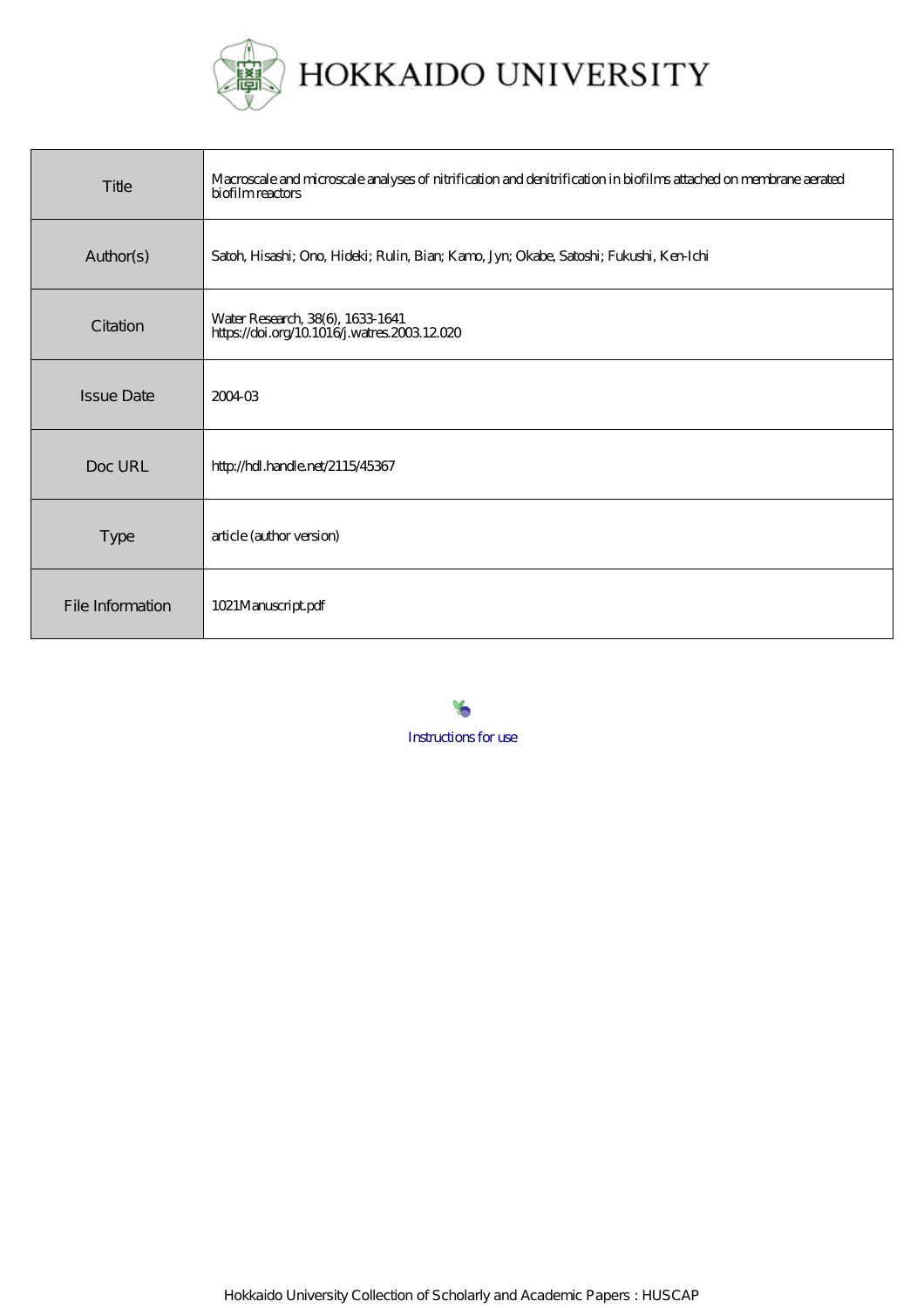| Macroscale and microscale analyses of nitrification and                                                                                                                                                                                                                                   |
|-------------------------------------------------------------------------------------------------------------------------------------------------------------------------------------------------------------------------------------------------------------------------------------------|
| denitrification in biofilms attached on membrane aerated biofilm                                                                                                                                                                                                                          |
| reactors                                                                                                                                                                                                                                                                                  |
|                                                                                                                                                                                                                                                                                           |
| Short running title: Nitrification in MABRs                                                                                                                                                                                                                                               |
|                                                                                                                                                                                                                                                                                           |
| By                                                                                                                                                                                                                                                                                        |
|                                                                                                                                                                                                                                                                                           |
| HISASHI SATOH <sup>1*</sup> , HIDEKI ONO <sup>1</sup> , BIAN RULIN <sup>2</sup> , JYN KAMO <sup>3</sup> , SATOSHI                                                                                                                                                                         |
| OKABE <sup>4</sup> and KEN-ICHI FUKUSHI <sup>1</sup>                                                                                                                                                                                                                                      |
|                                                                                                                                                                                                                                                                                           |
| <sup>1</sup> Department of Environmental and Civil Engineering, Hachinohe Institute of Technology,<br>Hachinohe, Aomori 031-8501, Japan.                                                                                                                                                  |
| $2$ School of Environmental Science and Technology, Tianjin University, Tianjin 300072,<br>China.                                                                                                                                                                                         |
| <sup>3</sup> Mitsubishi Rayon Co., LTD., Nagoya 461-8677, Japan.                                                                                                                                                                                                                          |
| ${}^{4}$ Department of Urban and Environmental Engineering, Graduate school of Engineering,<br>Hokkaido University, Sapporo 060-8628, Japan.                                                                                                                                              |
| * Corresponding Author<br>Hisashi SATOH<br>Department of Environmental and Civil Engineering, Hachinohe Institute of<br>Technology, 88-1 Ohbiraki, Myo, Hachinohe, Aomori 031-8501, Japan.<br>$Tel.: +81-(0)178-25-8067$<br>$Fax.: +81-(0)178-25-0722$<br>$E$ -mail: qsatoh@hi-tech.ac.jp |
|                                                                                                                                                                                                                                                                                           |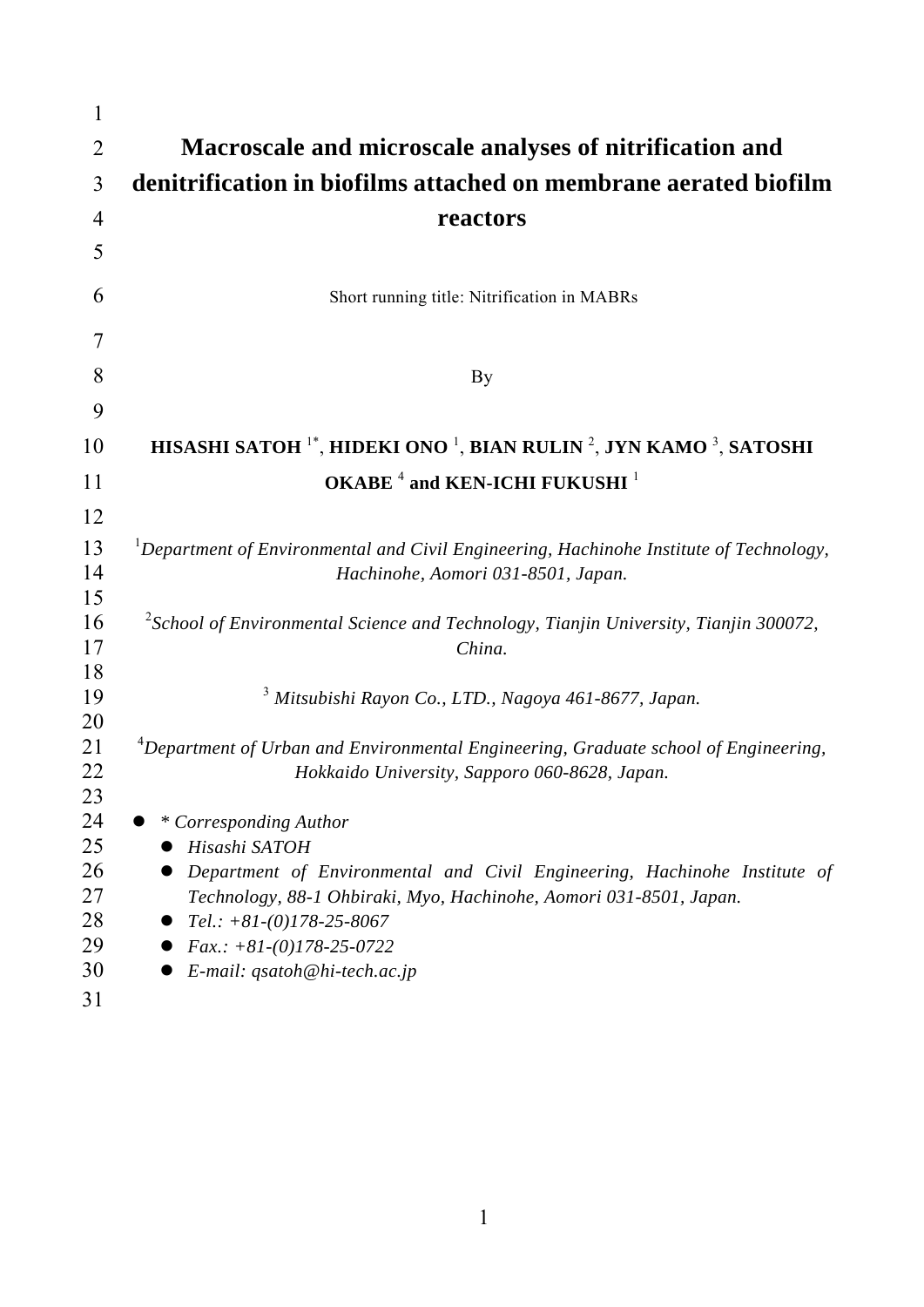- 1 **Abstract**
- 2

3 A membrane aerated biofilm reactor (MABR), in which  $O_2$  was supplied from the 4 bottom of the biofilm and  $NH_4^+$  and organic carbon were supplied from the biofilm surface, 5 was operated at different organic carbon loading rates and intra-membrane air pressures to 6 investigate the occurrence of simultaneous COD removal, nitrification and denitrification. 7 The spatial distribution of nitrification and denitrification zones in the biofilms was 8 measured with microelectrodes for  $O_2$ ,  $NH_4^+$ ,  $NO_2^-$ ,  $NO_3^-$  and pH. When the MABR was 9 operated at approximately 1.0 g-COD/ $m^2$ /day of COD loading rate, simultaneous COD 10 removal, nitrification and denitrification could be achieved. The COD loading rates and the 11 intra-membrane air pressures applied in this study had no effect on the start-up and the 12 maximum rates of NH<sub>4</sub><sup>+</sup> oxidation in the MABRs. Microelectrode measurements showed 13 that  $O_2$  was supplied from the bottom of the MABR biofilm and penetrated the whole 14 biofilm. Because the biofilm thickness increased during the operations, an anoxic layer 15 developed in the upper parts of the mature biofilms while an oxic layer was restricted to the 16 deeper parts of the biofilms. The development of the anoxic zones in the biofilms coincided 17 with increase in the denitrification rates. Nitrification occurred in the zones from membrane 18 surface to a point of ca. 60 µm. Denitrification mainly occurred just above the nitrification 19 zones. The COD loading rates and the intra-membrane air pressures applied in this study 20 had no effect on location of the nitrification and denitrification zones.

21

| 22 |  | <b>Key words</b> |
|----|--|------------------|
|----|--|------------------|

- 23
- 24 Membrane aerated biofilm reactors; COD removal; Nitrification; Organic carbon 25 loading rate; Intra-membrane air pressure; Microelectrodes
- 26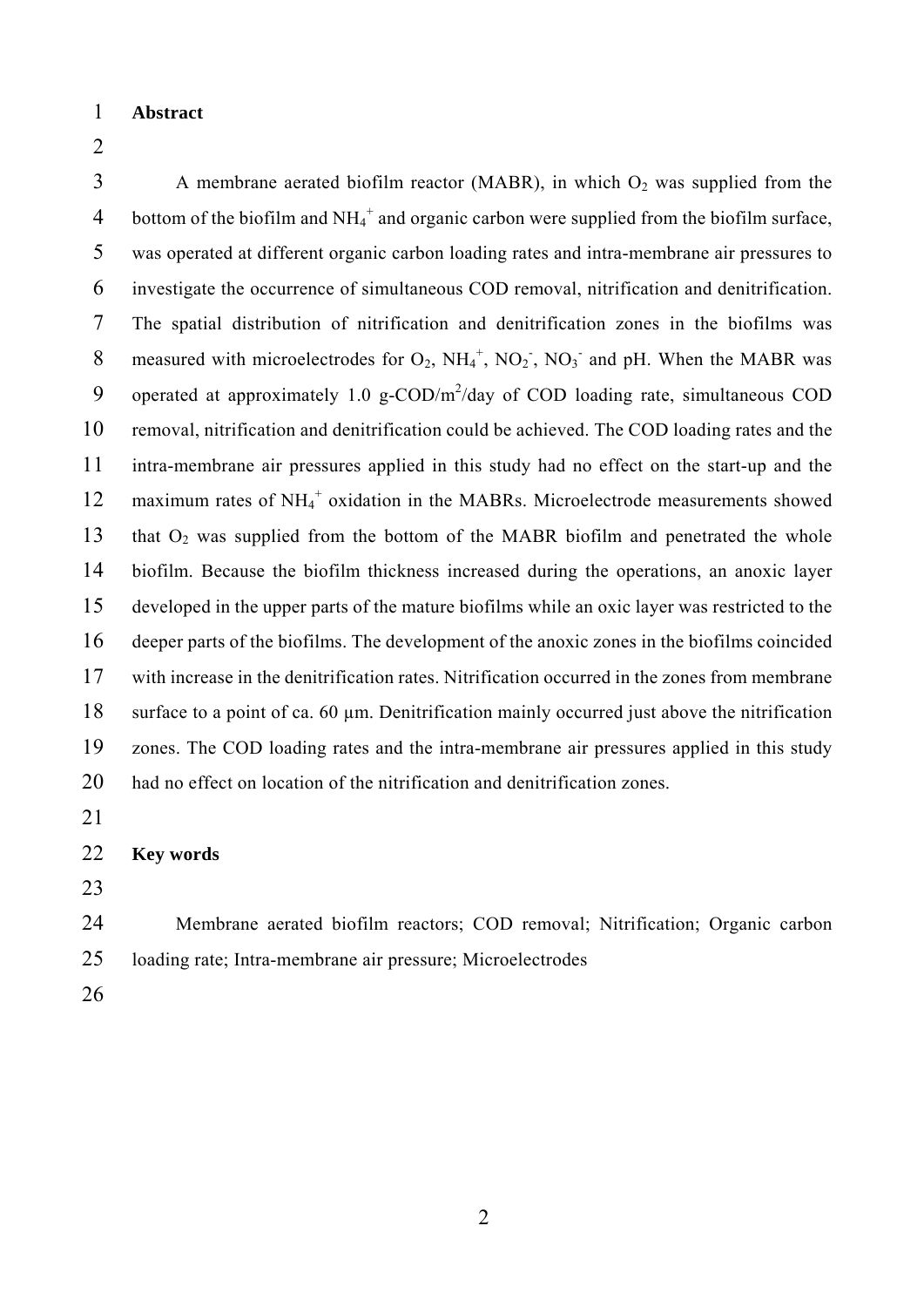- 1 **Introduction**
- 2

3 Microbial nitrification is a key process in the removal of ammonia nitrogen from 4 wastewater. The process of nitrification is carried out by ammonia-oxidizing and 5 nitrite-oxidizing bacteria. Due to slow growth rates and the relatively high Km values to  $O<sub>2</sub>$ 6 of nitrifying bacteria, nitrifying bacteria are generally outcompeted by heterotrophic 7 bacteria for  $O_2$  (Satoh et al., 2000). As a result, nitrification only occurs in conventional 8 biofilm reactors when the organic carbon concentration is low.

9 A membrane aerated biofilm reactor (MABR) has been proposed as a promising 10 alternative to the conventional biofilm reactors (Timberlake et al., 1988; Hibiya et al., 2003; 11 Yamagiwa et al., 1994; Pankhania et al., 1994). In the MABR system, the biofilm develops 12 on the outside surface of a hollow fiber membrane.  $O_2$  is supplied from the inner side of the 13 membrane to the bottom of the biofilm, whereas organic carbon in wastewater is supplied 14 from the biofilm surface. Consequently, nitrification can occur at the bottom of the biofilm, 15 where  $O_2$  concentration is high and the organic carbon concentration is low due to diffusion 16 limitation, resulting in the stable nitrification capacity of the reactor. Timberlake et al. 17 (1988) reported that with combined organic carbon removal, nitrification and denitrification 18 occurred simultaneously in the single MABR. They suggested that the occurrence of a 19 vertical stratification of nitrification, aerobic heterotrophic oxidation, denitrification and 20 anaerobic fermentation zones from the bottom to the surface of the biofilm. In practice, 21 Hibiya et al. (2003) verified that ammonia-oxidizing bacteria were mainly distributed inside 22 the biofilm and denitrifying bacteria were mainly distributed outside the biofilm in a MABR 23 using the fluorescence *in situ* hybridization method. Furthermore, de Beer et al. (1997) was 24 first to directly measure the nitrification and denitrification zones in the biofilm of a 25 pilot-scale membrane reactor using microelectrodes. Such microscale information could be 26 highly valuable when designing and operating MABRs. However, they did not investigate 27 the effect of operating conditions of the MABR on the stratification of the microbial activity 28 in the biofilm. Nitrogen and organic carbon loading rates, an intra-membrane air pressure, 29 biomass retention time, and so on, should have significant effects of development of the 30 stratification of the microbial activities in the MABR biofilm.

31 In this study, five types of a bench-scale MABR were operated at different chemical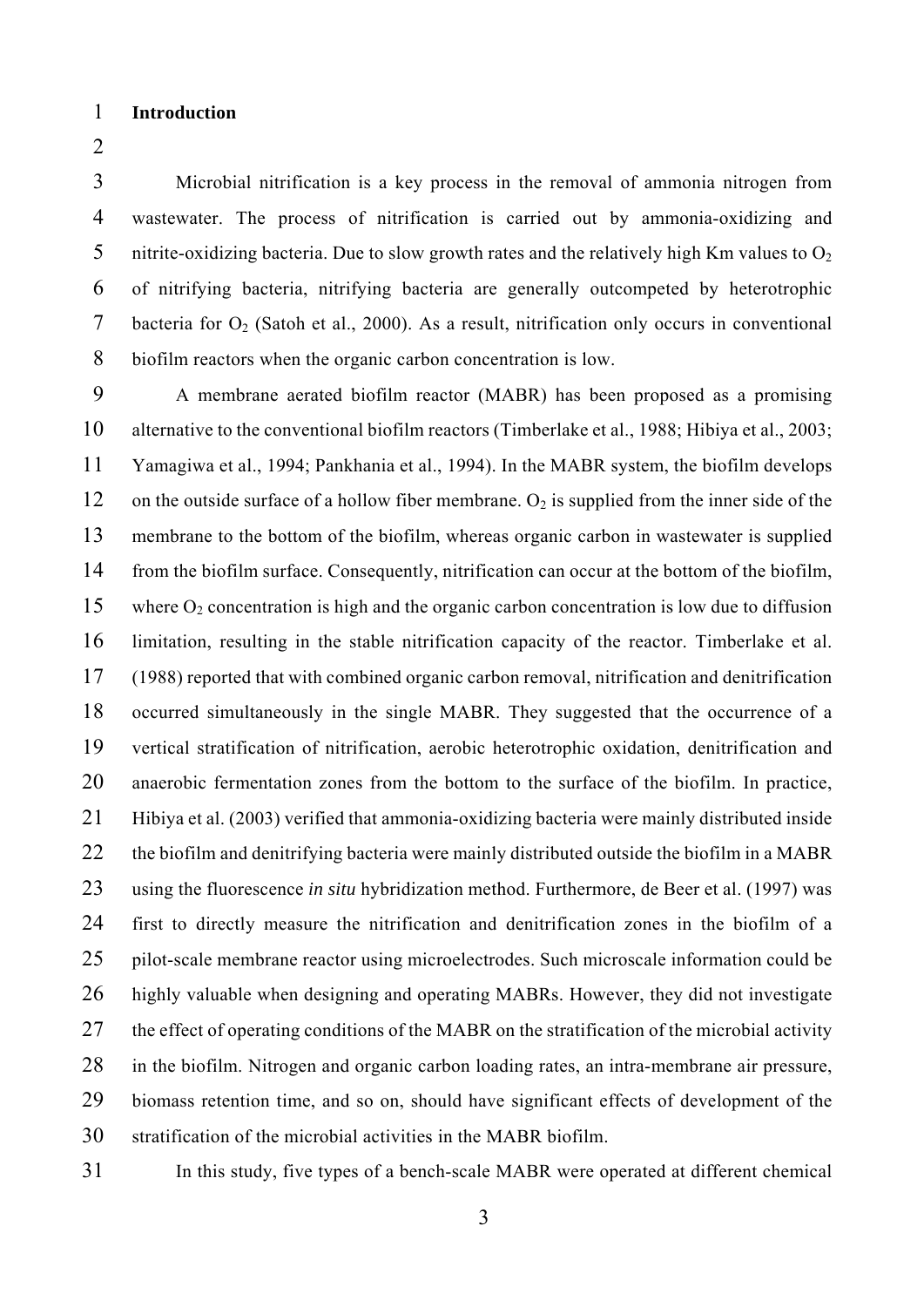1 oxygen demand (COD) loading rates and intra-membrane air pressures, and the 2 performances of the MABRs were compared. The reaction rates of the MABR (i.e. 3 macroscale activity) were monitored. Successive developments of oxic zones and spatial 4 distributions of nitrification and denitrification zones in the biofilms (i.e. microscale 5 activity) were investigated using  $O_2$ ,  $NH_4^+$ ,  $NO_2^-$ ,  $NO_3^-$  and pH microelectrodes. The 6 objectives of this study were to examine where nitrification occurred in the MABR biofilms 7 achieving simultaneous COD removal, nitrification and denitrification, and the effects of 8 operating conditions on the nitrification process in the biofilm on a macro- and microscale.

- 9
- 10 **2. Materials and methods**
- 11

12 *2.1. Reactor operation* 

13

14 A MABR setup is presented schematically in Fig. 1. The reactor, which houses a 15 membrane module, was constructed using an acrylic board. The cover of the reactor had 16 openings for sample collection. The reactor volume including the recirculation line was 4.5 17 L. The membrane module consisted of gas permeable, polyurethane hollow fiber 18 membranes. The inner and outer diameters of the hollow fiber are 237  $\mu$ m and 275  $\mu$ m, 19 respectively.  $O_2$  flux of the hollow fiber is 0.28 m<sup>3</sup>/m<sup>2</sup>/h/MPa. The membranes were 20 arranged in parallel as a sheet (ca. 250 mm long and 300 mm wide) in the reactor with  $O_2$ 21 supplied via a manifold at the end of the membrane sheet. The other end of the membrane 22 sheet was also connected to a manifold and the end of the manifold was open. The 23 membrane surface area available for the biofilm attachment and oxygenation in the MABR 24 was 0.25 m<sup>2</sup>. The MABRs were each operated at  $20 \pm 1^{\circ}$ C, a constant dilution rate of 0.45 25 day<sup>-1</sup> and a recirculation rate of 170 ml/s.

26 Five different types of biofilms were cultured in the bench scale MABRs. All biofilms 27 were initially cultured in the batch-fed mode for three days with primary settling tank 28 effluent (PSTE) provided by the Asahigaoka Domestic Wastewater Treatment Plant, 29 Hachinohe, Japan. During the batch-fed cultivation period, the bulk liquid was completely 30 withdrawn, and a fresh PSTE was filled daily. After initial cultivation with the PSTE, the 31 MABR was operated in continuous flow mode with a synthetic medium. The medium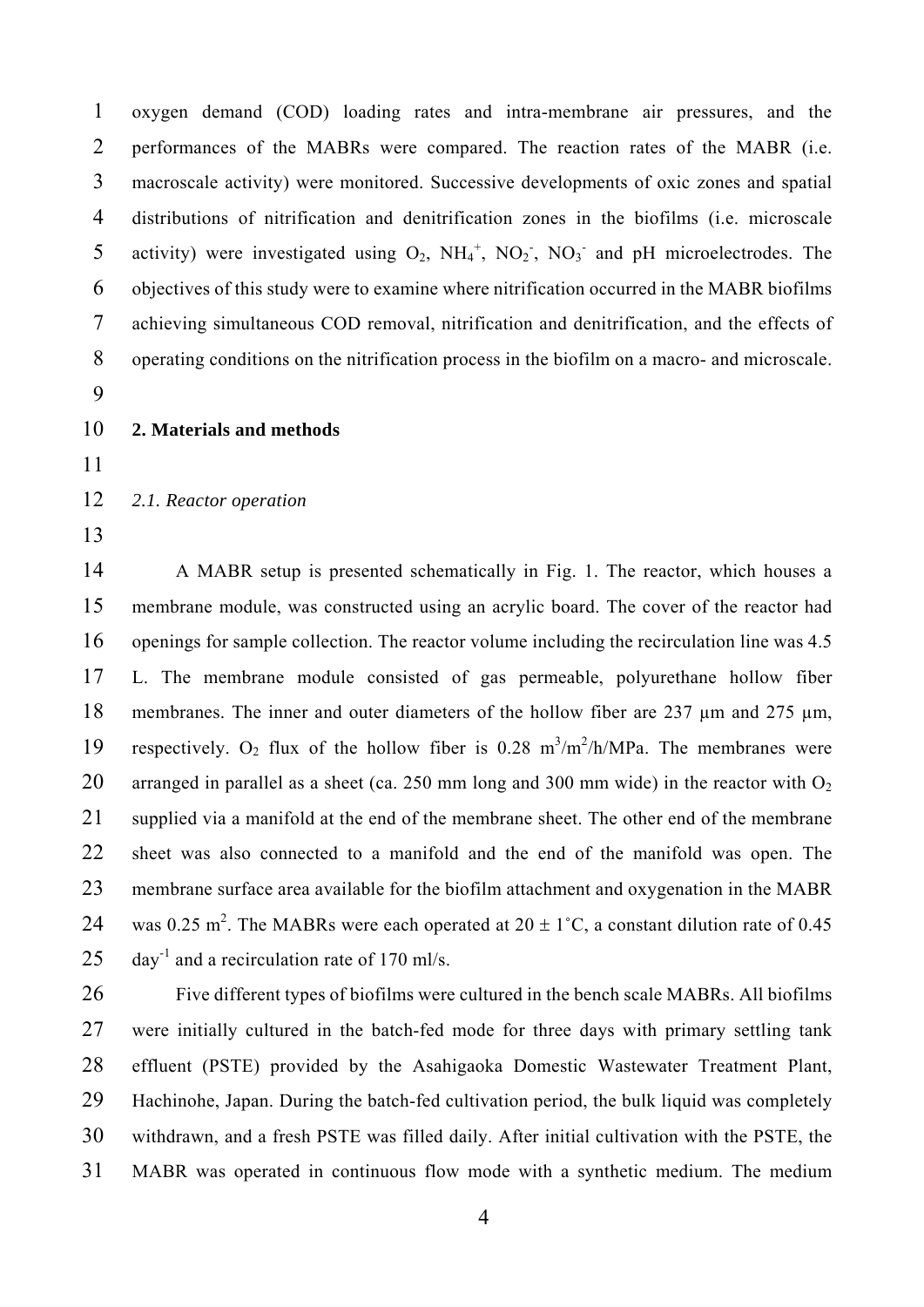1 composition and operating conditions for each MABR are summarized in Table 1 and Table 2 2. The pH values in the influents were adjusted to  $7.0 \pm 0.1$  for all the runs. O<sub>2</sub> 3 concentrations in the medium were kept at 0 mg/L in the influent reservoir by pursing with 4 N<sub>2</sub> gas. Air was pumped under a pressure of 0.01 or 0.04 MPa. The reaction rate of MABR 5 was calculated using the following equation,  $(C_{in} - C_{out}) \times Q / A$ , where  $C_{in}$  is solute 6 concentration in the influent,  $C_{\text{out}}$  is solute concentration in the effluent, Q is volumetric 7 flow rate of the reactor and A is area of the membrane surface.

8

#### 9 *2.2. Microelectrode measurements and rate calculations*

10

11 Clark-type microelectrodes for  $O_2$  with tip diameters of approximately 15  $\mu$ m were 12 prepared and calibrated as described by Revsbech (1989). LIX-type microelectrodes for  $13 \text{ NH}_4^+$ , NO<sub>2</sub>, NO<sub>3</sub> and pH with tip diameters of approximately 15  $\mu$ m (de Beer et al., 1997) 14 were constructed, calibrated, and used according to the reported protocol (Okabe et al., 15 1999). Microelectrode measurements of O2 for *in situ* conditions were directly performed in 16 the MABRs at regular time intervals under actual growth conditions during operations. The 17 microelectrode was introduced into the MABR through the sampling opening. When the 18 microprofiles of  $O_2$ , NH<sub>4</sub><sup>+</sup>, NO<sub>2</sub>, NO<sub>3</sub><sup>-</sup> and pH in the biofilm were measured, the bulk liquid 19 in the MABR was exchanged for a synthetic medium. The medium that was used to monitor 20 the concentration profiles consisted of NH<sub>4</sub>Cl (16 mg-N/L), NaNO<sub>2</sub> (7 mg-N/L), NaNO<sub>3</sub> (25 21 mg-N/L), Na<sub>2</sub>HPO<sub>4</sub> (81 mg/L), MgCl<sub>2</sub>•6H<sub>2</sub>O (17 mg/L), CaCl<sub>2</sub> (22 mg/L), and EDTA (100 22 mg/L). The biofilm was acclimated in the medium for microelectrode measurements with 23 less than 1 mg/L of  $O_2$  and at 20°C for at least two hours before measurement, to ensure that 24 steady-state profiles were obtained. The concentration profiles in the biofilm were recorded 25 using a motor-driven micromanipulator at intervals of 20 to 100 um from the bulk liquid 26 into the biofilm (Satoh et al., 2003). The membrane surface was considered as the point 27 where solute concentrations were unchanged in the biofilm.

28 Net specific consumption rates of  $NH_4^+$ ,  $NO_2^-$  and  $NO_3^-$  were estimated from the mean 29 concentration profiles by using Fick's second law of diffusion,  $\partial C(z,t)/\partial t = D \times \partial^2 C(z,t)/\partial z^2$ 30 - R(z), where  $C(z,t)$  is the concentration at time t and depth z, D is the molecular diffusion 31 coefficient in the liquid phase, R is the net specific consumption rate. After integration of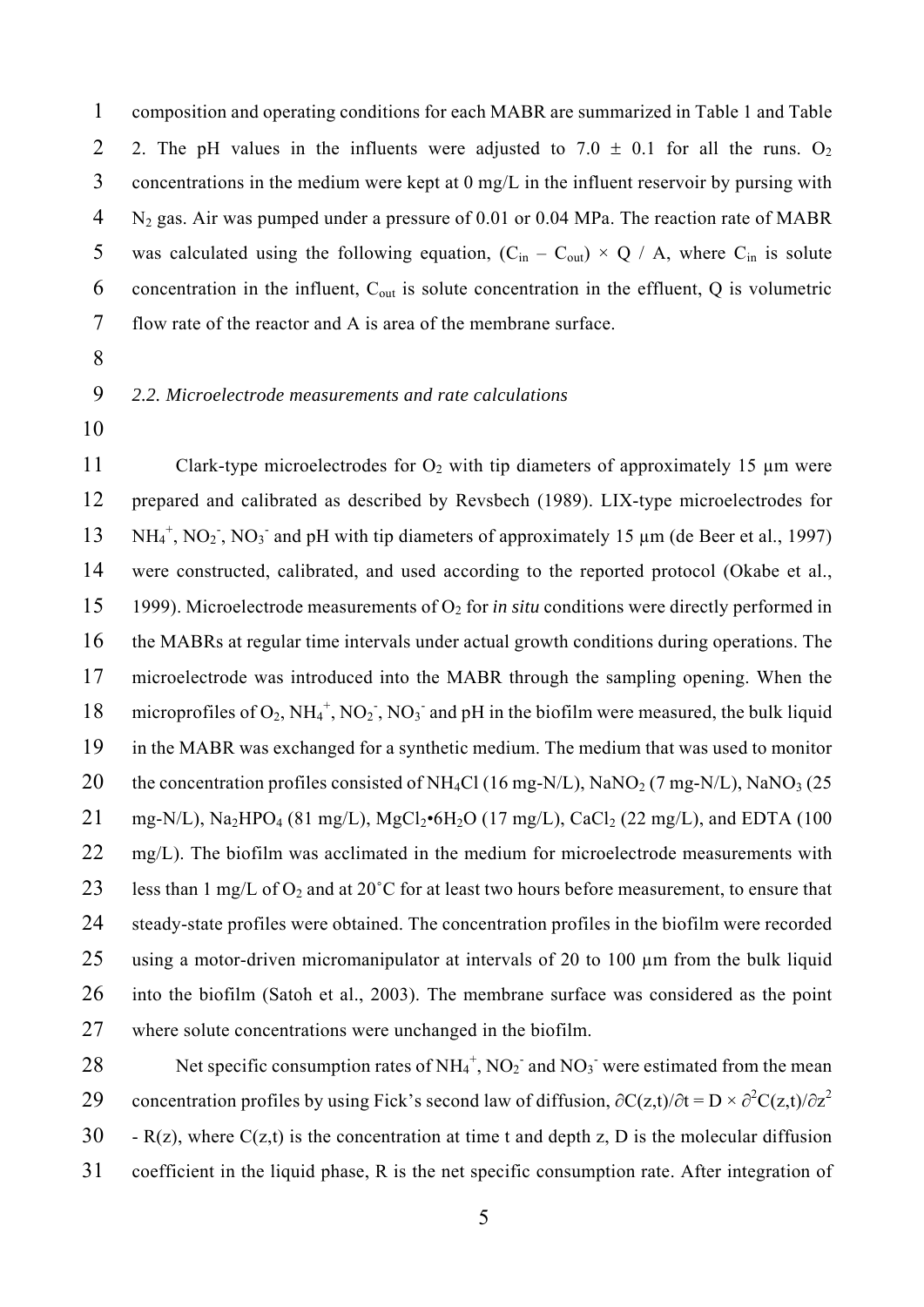1 this equation, we have  $C_{n-1} = C_n + h \times [dC/dz_{n-1} + h \times A_{n-1}]$ , where Cn is the concentration 2 measured with a microelectrode at n time, h is the step size of microelectrode measurement 3 and  $A_n = R_n/D$ . Using this equation, we can calculate concentration profiles by altering these 4 net activities and minimizing the sum of squared deviations of the calculated profile from 5 the measured profile. We chose to use Microsoft EXCEL Solver to achieve this goal. The 6 details of this method have been described previously by Lorenzen et al. (1998). 7 Furthermore, the total nitrification rate  $[J; g-N/m^2/day]$  of the biofilm was calculated using 8 Fick's first law of diffusion,  $J = -Ds$  (dCs/dz), where dCs/dz is the measured concentration 9 gradient of each solute in the boundary layer at the biofilm-liquid interface. Molecular 10 diffusion coefficients of  $1.38 \times 10^{-5}$  cm<sup>2</sup>/s for NH<sub>4</sub><sup>+</sup>,  $1.23 \times 10^{-5}$  cm<sup>2</sup>/s for NO<sub>2</sub><sup>-</sup> and  $1.23 \times$  $11 \quad 10^{-5}$  cm<sup>2</sup>/s for NO<sub>3</sub><sup>-</sup> at 20<sup>°</sup>C were used for the calculations, respectively (Andrussow, 1969).

- 12
- 13 *2.3. Analytical methods*
- 14

15 The  $NH_4^+$  and  $NO_2^-$  concentrations were determined colorimetrically. The  $NO_3^-$ 16 concentration was determined using an ion chromatograph (HIC-6A; Shimadzu) equipped 17 with a Shim-pack IC-A1 column. The samples for  $NH_4^+$ ,  $NO_2^-$  and  $NO_3^-$  were filtered with 18 0.45  $\mu$ m membrane filters before analysis. COD was analyzed using KMnO<sub>4</sub> according to 19 the standard methods (APHA, 1998). Total nitrogen (TN) was analyzed colorimetrically 20 with potassium peroxodisulfate. The  $O_2$  concentration and pH were determined using an  $O_2$ 21 electrode and a pH electrode, respectively.

- 22
- 23 **3. Results and discussion**
- 24

25 *3.1. Reactor performance* 

26

27 When the MABR was operated at a high COD loading rate (run-1), a thick and 28 brownish biofilm developed. Microelectrode measurements revealed that biofilm thickness 29 was ca. 3 mm.  $NH_4^+$  concentrations in the effluent were higher than in the influent during 30 the more than 60 days of operation (data not shown). This was probably explained by the 31 degradation of yeast extract to  $NH_4^+$  and low  $NH_4^+$  oxidation rate due to a low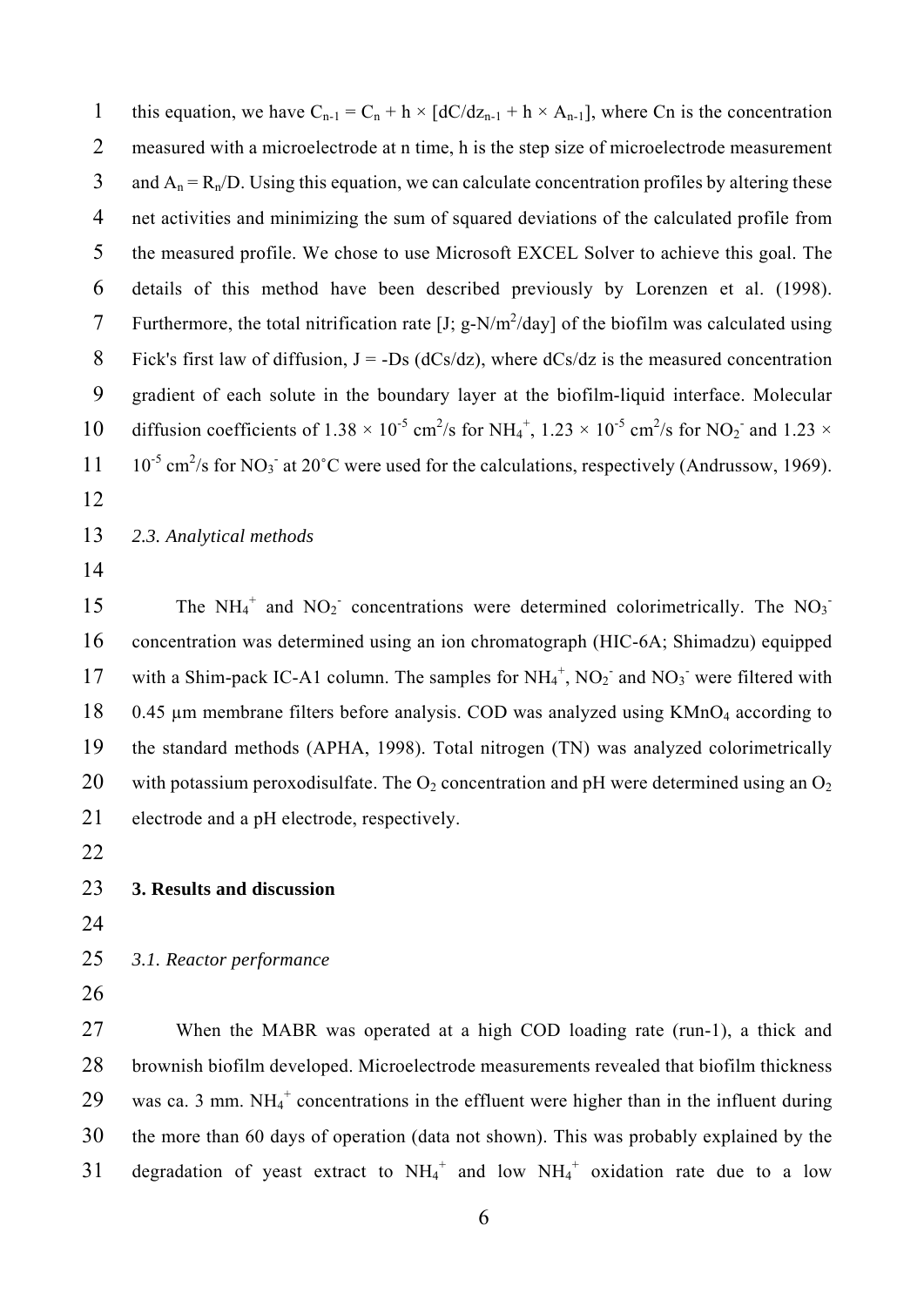1 intra-membrane air pressure. Fig.2 shows the influent and effluent concentrations of  $NH_4^+$ , 2 NO<sub>2</sub>, NO<sub>3</sub> and COD, and O<sub>2</sub> concentrations in the MABRs in run-2 to run-5. Fig.3 shows 3 development of  $NH_4^+$ ,  $NO_2^-$ , COD and total nitrogen removal rates of the MABRs in run-2 4 to run-5. When the MABRs were operated at lower COD loading rates (run-2 to run-5), the 5 biofilms had a fluffy structure and were brownish in color. The thickness of the biofilms was 6 less than 2.1 mm (Fig. 4). Visual observations indicated that the biofilm attachment areas 7 accounted for about half of the total membrane surface area on day 40 during run-2 to run-5. 8 Therefore,  $O_2$  diffused directly into the bulk liquid without utilization by microorganisms in 9 the biofilm.  $O_2$  concentrations in the bulk liquid fluctuated between 0 and 2 mg/L (Fig. 2I). 10 The partial attachment of the biofilm might be explained by low organic carbon loading rate 11 and sloughing of the biofilm due to liquid flow in the reactor and air pressure from the 12 bottom of the biofilm. NH<sub>4</sub><sup>+</sup> oxidation occurred immediately after switching to the 13 continuous-feed operation on day 0 and reached maximum rates within 10 days during run-2 14 to run-5 (Fig. 3A). NO<sub>2</sub> oxidation was achieved within 30 days (Fig. 3B). Consequently, we 15 can conclude that the intra-membrane air pressures applied in this study had no effect on the 16 start-up and the maximum rates of nitrification in the MABRs at a low COD loading rate, 17 whereas at a high COD loading rate the MABR had to be operated with a high 18 intra-membrane air pressure for stable nitrification. A possible explanation for the complete 19 nitrification at the low intra-membrane air pressure is that nitrification occurred in the 20 deeper parts of the biofilms, as discussed below.

21 COD removal rates were less than  $0.15$  g-COD/m<sup>2</sup>/day (corresponding to ca. 60% 22 COD removal) in run-1 and run-2 (Fig. 3C). These low rates were due to fluctuations in the 23 COD loading rate. In contrast, the COD removal rates increased during start-up periods and 24 reached rates of ca. 1.0 g-COD/ $m^2$ /day (corresponding to ca. 90% COD removal) after 17 25 days in run-4 and run-5. Consequently, simultaneous organic carbon removal and 26 nitrification were achieved in run-4 and run-5.

27 The rates of organic carbon removal and nitrification for the various types of MABRs 28 are summarized in Table 3. Yamagiwa et al. (1994) reported the simultaneous occurrence of 29 organic carbon removal and nitrification by the biofilm that was formed on an  $O_2$ 30 enrichment-type support. The higher rates of organic carbon removal and nitrification could 31 be attributed to accumulation of microorganisms in a fibrous support woven around the fiber.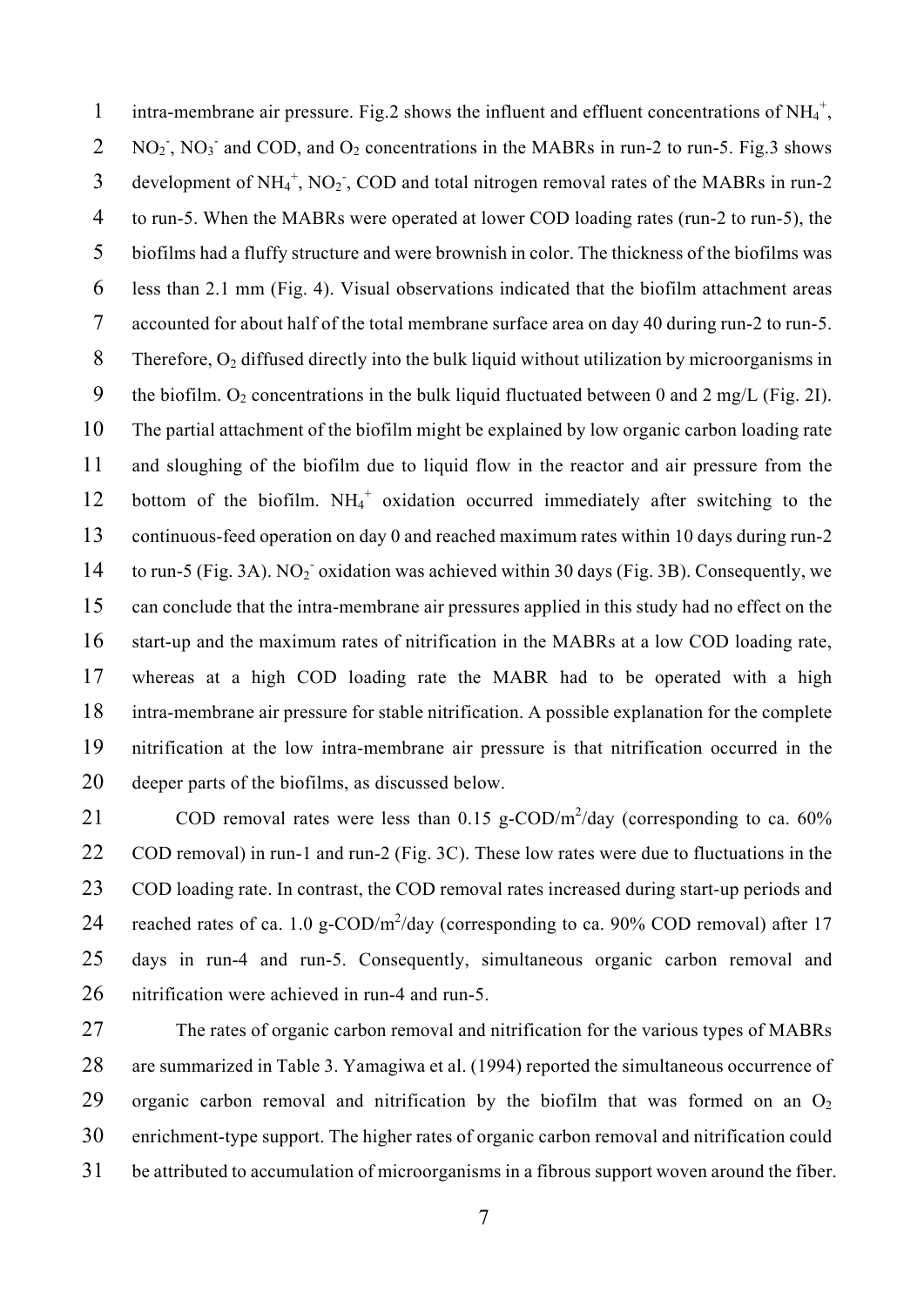1 In contrast, nitrification rates were lower with the laboratory scale permeable-support 2 biofilm reactor (Timberlake et al., 1988) and the laboratory scale hollow fiber membrane 3 bioreactor (Pankhania et al., 1994), although organic carbon removal was achieved. This 4 was attributed to either a low pH, a short retention time of biomass by backwashing, a mass 5 transfer limitation due to a thicker biofilm, or the lack of fully developed nitrification zones. 6 Therefore, simultaneous occurrence of organic carbon removal and nitrification in this 7 study could be a result of lower organic carbon loading rates and operation without 8 backwashing.

9 In addition to organic carbon removal and nitrification, total nitrogen (TN) removal 10 occurred, although the rates were lower than the nitrification rates (Fig. 3D). TN removal 11 rates on day 40 were ranged from 0.12 to 0.33 g-N/m<sup>2</sup>/day for run-2 through run-5. TN 12 removal is usually attributed to denitrification and bacterial assimilation. It was possible 13 that denitrification occurred in the floc present in the bulk liquid.

14

## 15 *3.2. O2 microprofiles in the biofilms under* in situ *conditions*

16

17 O2 microprofiles in the biofilms were directly measured under *in situ* conditions at 18 different stages of biofilm development in run-4 and run-5. Fig. 4 shows the mean values of 19 more than three  $O_2$  profiles measured at different positions and average biofilm thickness, 20 except that at day 7, at which a typical profile is displayed. The biofilm thickness increased 21 from ca. 100  $\mu$ m on day 7 to ca. 1,200  $\mu$ m at day 51 in run-4. During the operation at a high 22 intra-membrane air pressure (i.e. run-5) the biofilm thickness increased from ca. 200  $\mu$ m on 23 day 7 to ca. 2,100 µm on day 51.

 $24$  O<sub>2</sub> concentration was highest at the membrane surface in all stages of biofilm 25 development, indicating that  $O_2$  was diffused through the membrane.  $O_2$  concentrations 26 decreased in the direction from the membrane to the bulk liquid.  $O_2$  penetrated the whole 27 biofilm and diffused out of the biofilms until day 23 in run-4. On day 29, the anoxic zones 28 were first detected in the upper parts of the biofilm. In this case, a trace amount of  $O_2$  present 29 in the bulk liquid as well as the  $O_2$  supplied from the membrane was utilized. In run-5, the 30 anoxic zones were first detected on day 37. Since the biofilm thickness increased thereafter 31 without obvious sloughing, the anoxic zones expanded. The development of anoxic zones in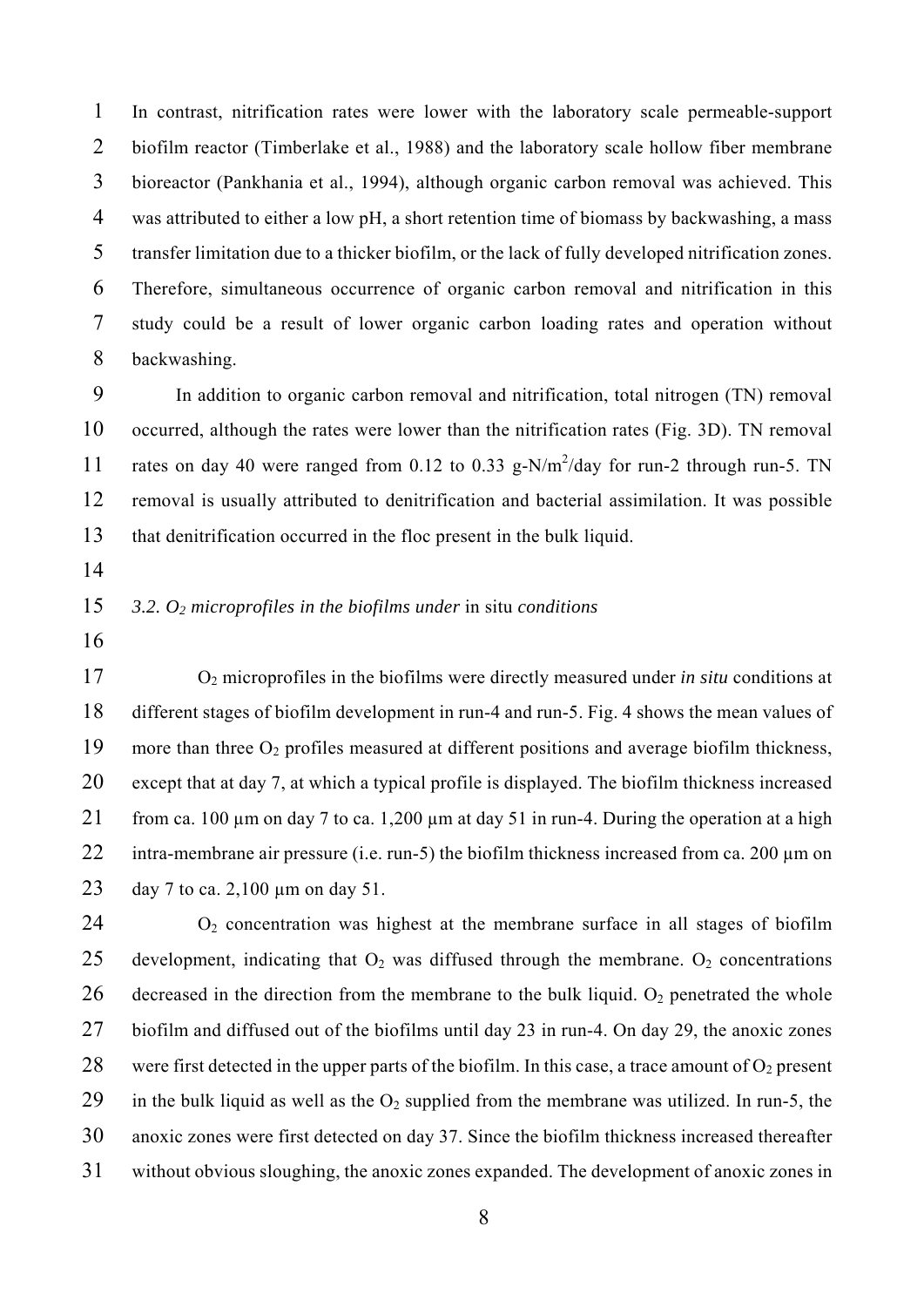1 the biofilms coincided with the increase in the TN removal rates (i.e. denitrification rates) 2 after day 37 and day 41 in run-4 and run-5, respectively (Fig. 3D).

 $3$  The O<sub>2</sub> concentrations at the membrane surface ranged between 1.7 - 4.7 and 1.3 -4 4.8 mg/L in run-4 and run-5, respectively. The  $O_2$  concentrations at  $20^{\circ}$ C and air pressure 5 below 0.01 and 0.04 MPa are theoretically 0.9 and 3.5 mg/L, respectively. The  $O_2$ 6 concentrations at the membrane surface were not constant during operations of both runs, 7 and the higher intra-membrane air pressure did not result in the higher  $O_2$  concentration at 8 the membrane surface. The fluctuation of intra-membrane air pressure was in the range of 9 0.005 MPa. The fluctuation of  $O_2$  concentrations might result from clogging of the 10 membrane during operation (Timberlake et al., 1988), spatial heterogeneity of pore size 11 throughout the membrane (Kosutic et al., 2000), and the partial attachment of the biofilm 12 onto the membrane surface.

13

14 3.3. Microprofiles of  $O_2$ ,  $NH_4^+$ ,  $NO_2^-$ ,  $NO_3^-$  and pH in the biofilms measured in the medium 15 *for microelectrode measurements* 

16

 $17 \qquad O_2$ ,  $NH_4^+$ ,  $NO_2^-$ ,  $NO_3^-$  and pH microprofiles in the biofilms in run-2, run-4 and run-5 18 were measured at 30, 32 and 38 days, respectively (Fig. 5), and the net specific consumption 19 rates of  $NH_4^+$ ,  $NO_2^-$  and  $NO_3^-$  were estimated on the basis of the measured profiles (Fig. 6). 20 These results represent the potential nitrification capacity of the biofilms in the MABRs 21 because no organic carbon was added to the medium for microelectrode measurements. In 22 contrast to the measurements under *in situ* conditions (Fig 4),  $O_2$  was not depleted in all 23 biofilms (Fig. 5). This was probably due to the absence of organic carbon in the medium for 24 microelectrode measurements. Nitrification was detected in the zones from membrane 25 surface to a point of ca. 60  $\mu$ m in run-2, run-4 and run-5. In contrast, since O<sub>2</sub>, NH<sub>4</sub><sup>+</sup> and 26 organic carbon are supplied from one side of the biofilm in the conventional biofilm reactors, 27 the oxic zones are restricted to the upper parts of the biofilm (Okabe et al., 1999; Schramm 28 et al., 1996). From these results, we can conclude that  $O_2$  supplied from the bottom of the 29 biofilm using a gas permeable membrane results in the development of a nitrifying layer in 30 the deeper parts of the biofilm. This unique distribution of an active nitrifying layer in the 31 MABR biofilm has several advantages over the conventional biofilm reactors (Timberlake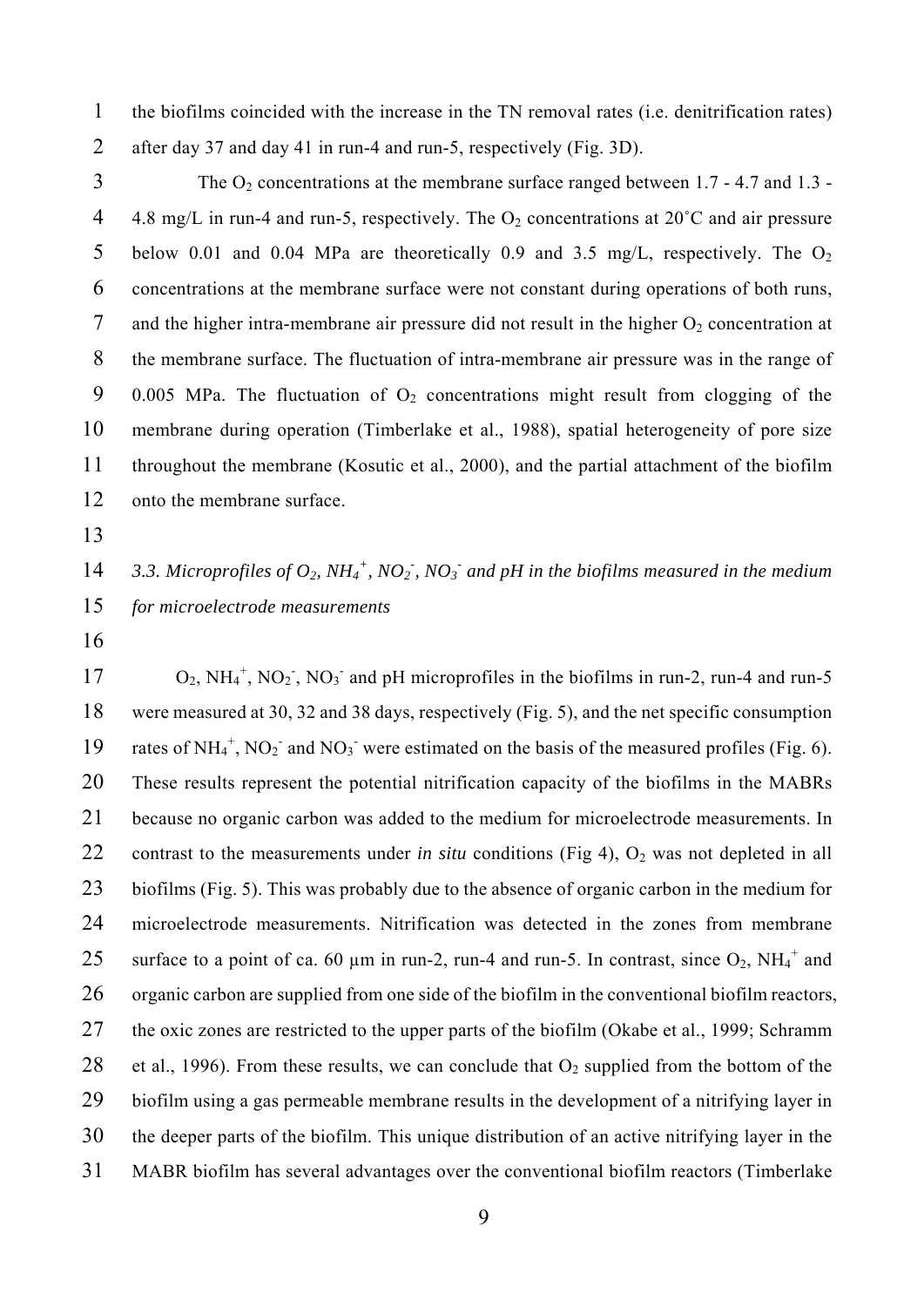1 et al., 1988): (i) nitrifying bacteria in the MABR were present under the favorable condition 2 in which  $O_2$  concentrations were high while organic carbon concentration was low. In 3 contrast, in the conventional biofilm reactor autotrophic nitrifying bacteria are excluded 4 from the upper oxic layer of the biofilm due to the faster growth of heterotrophic bacteria, 5 which often leads to deterioration of nitrification (Satoh et al., 2000); (ii) nitrifying bacteria, 6 which usually showed slow growth rates and high sensitivity to several environmental 7 factors, were immobilized in the deeper parts of the biofilm, and they were thus protected 8 from toxic shocks and detachment losses by sloughing.

9 Denitrification mainly occurred just above the nitrification zones. The close vicinity 10 of nitrification and denitrification zones enhanced denitrification, because NO<sub>3</sub>, produced 11 in the deeper parts of the biofilm, diffused through the anoxic parts of the biofilm that had 12 high organic carbon content. The COD loading rates and the intra-membrane air pressures 13 under the conditions of run-2, run-4 and run-5 had no effect on the location of the 14 nitrification and denitrification zones. This result might explain that the intra-membrane air 15 pressures applied in this study had no effect on the  $NH_4^+$  oxidation rates in the MABRs at a 16 low COD loading rate (Fig. 3).

17

#### 18 **Conclusions**

19

20 (1) Simultaneous COD removal, nitrification and denitrification could be achieved in 21 the MABRs. The efficiencies of nitrification and COD removal were 95% and 90%, 22 respectively. The intra-membrane air pressures applied in this study had no effect on the 23 start-up and the maximum rates of  $NH_4^+$  oxidation in the MABRs at a low COD loading rate, 24 whereas at a high COD loading rate the MABR had to be operated with a high 25 intra-membrane air pressure for stable nitrification.

26 (2) Microelectrode measurements directly revealed  $O_2$  profiles in the MABR biofilms.  $27$  O<sub>2</sub> was diffused through the membrane and utilized by microorganisms in the biofilm. The 28 development of anoxic zones in the biofilms coincided with the increase in the 29 denitrification rates of the MABRs.

30 (3) Microelectrode measurements of  $O_2$ ,  $NH_4^+$ ,  $NO_2^-$ ,  $NO_3^-$  and pH in the biofilms 31 demonstrated that nitrification occurred in the zones from membrane surface to a point of ca.

10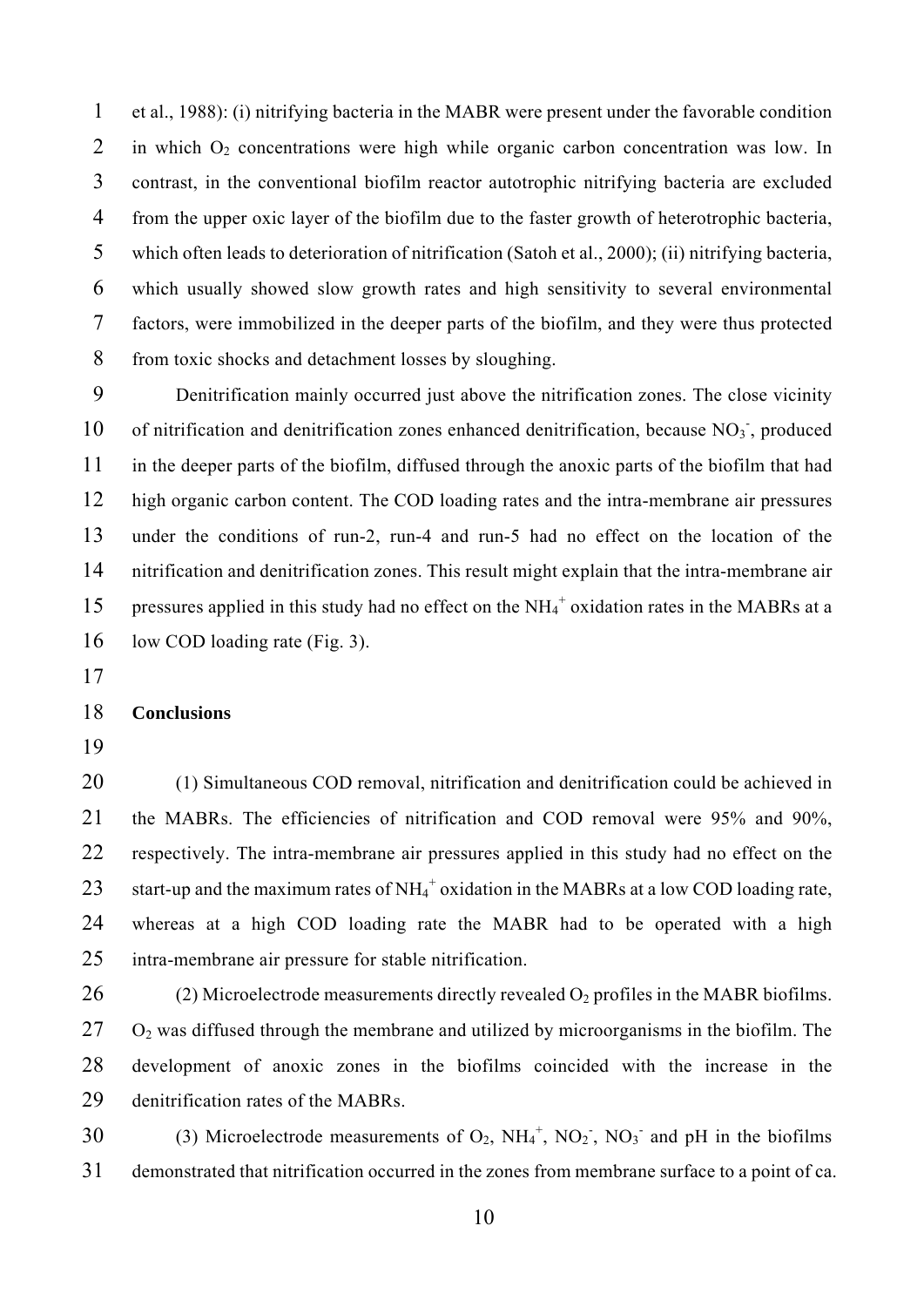- 1 60 µm and denitrification mainly occurred just above the nitrification zones. The low COD 2 loading rates  $\left($  <1.1 g-COD/m<sup>2</sup>/day) and the intra-membrane air pressures (0.01 and 0.04
- 3 MPa) had no effect on the location of the nitrification and denitrification zones.
- 4

#### 5 **References**

- 6 Andrussow, L. (1969) Diffusion. In *Landolt-Bornstein Zahlenwerte und Functionen. vol.*
- 7 *II/5a*, eds. Borchers H., Hauser H., Hellwege K. H., Schafer K. and Schmidt E. Springer,
- 8 Berlin, Germany.
- 9 APHA, AWWA and WEF. (1998) *Standard Methods for the examination of water and*  10 *wastewater* (20th edn.). American Public Health Association, Washington, DC.
- 11 de Beer, D., Schramm, A., Santegoeds, C. M. and Kuhl, M. (1997) A nitrite microsensor for
- 12 profiling environmental biofilms. *Applied and Environmental Microbiology* **63**(3), 13 973-977.
- 14 Hibiya, K., Terada, A., Tsuneda, S. and Hirata, A. (2003) Simultaneous nitrification and 15 denitrification by controlling vertical and horizontal microenvironment in a 16 membrane-aerated biofilm reactor. *Journal of Biotechnology* **100**, 23-32.
- 17 Kosutic, K., Kastelan-Kunst, L. and Kunst, B. (2000) Porosity of some commercial reverse 18 osmosis and nanofiltration polyamide thin-film composite membranes. *Journal of*  19 *Membrane Science* **168**, 101-108.
- 20 Lorenzen, J., Larsen, L. H., Kjær, T. and Revsbech, N. P. (1998) Biosensor determination of 21 the microscale distribution of nitrate, nitrate assimilation, nitrification, and 22 denitrification in a diatom-inhabited freshwater sediment. *Applied and Environmental*  23 *Microbiology* **64**(9), 3264-3269.
- 24 Okabe, S., Satoh, H. and Watanabe, Y. (1999) In situ analysis of nitrifying biofilms as 25 determined by in situ hybridization and the use of microelectrodes. *Applied and*  26 *Environmental Microbiology* **65**(7), 3182-3191.
- 27 Pankhania, M., Stephenson, T. and Semmens, M. J. (1994) Hollow fibre bioreactor for 28 wastewater treatment using bubbleless membrane aeration. *Water Research* **28**(10), 29 2233-2236.
- 30 Revsbech, N. P. (1989) An oxygen microelectrode with a guard cathode. *Limnology and*  31 *Oceanography* **34**, 474-478.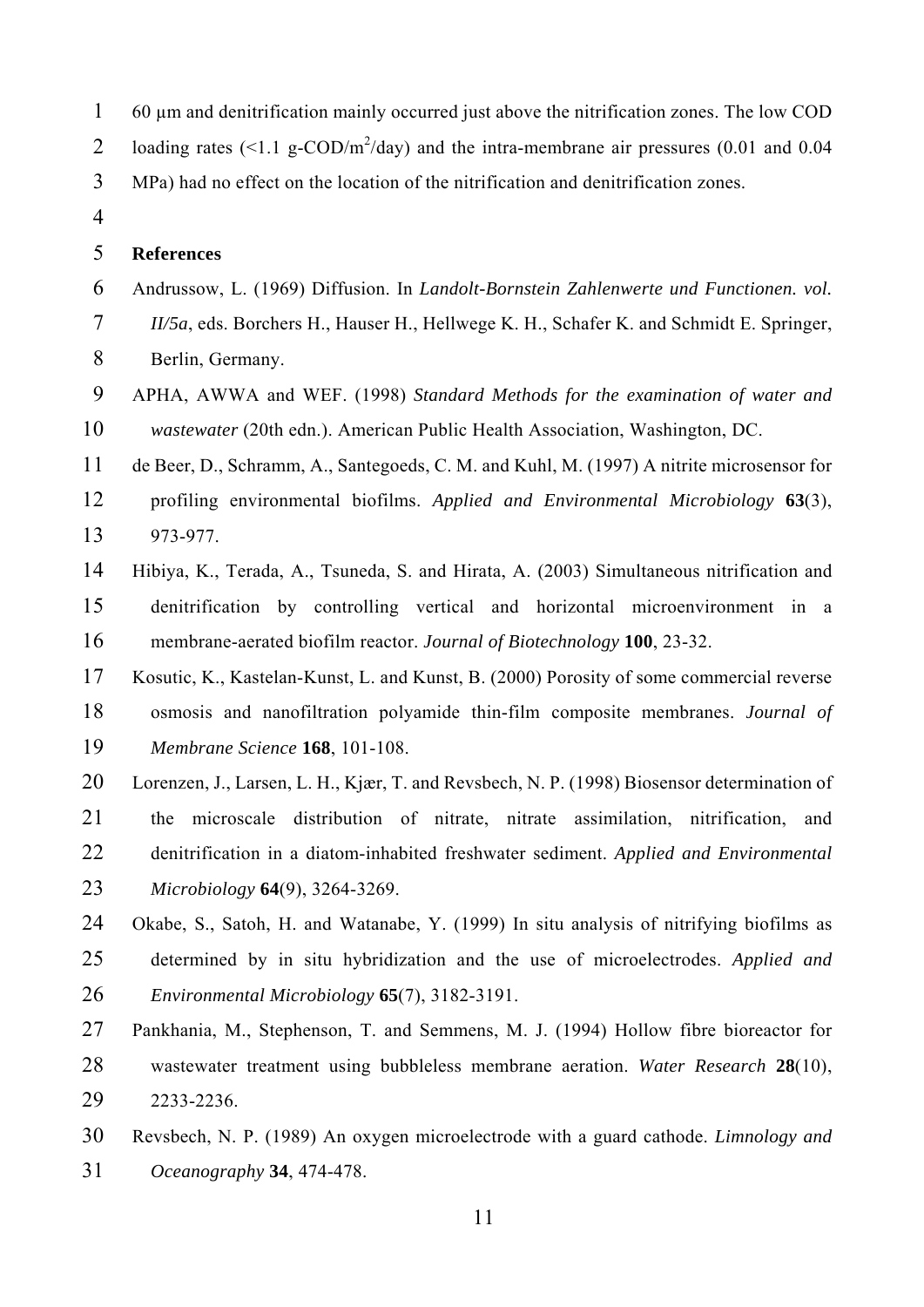- 1 Satoh, H., Nakamura, Y., Ono, H. and Okabe, S. (2003) Effect of oxygen concentration on 2 nitrification and denitrification in single activated sludge flocs. *Biotechnology and*  3 *Bioengineering* **83**(5), 604-607.
- 4 Satoh, H., Okabe, S., Norimatsu, N. and Watanabe, Y. (2000) Significance of substrate C/N 5 ratio on structure and activity of nitrifying biofilms determined by *in situ* hybridization
- 6 and the use of microelectrodes. *Water Science and Technology* **41**(4-5), 317-321.
- 7 Schramm, A., Larsen, L. H., Revsbech, N. P., Ramsing, N. B., Amann, R. and Schleifer,
- 8 K.-H. (1996) Structure and function of a nitrifying biofilm as determined by *in situ*
- 9 hybridization and the use of microelectrodes. *Applied and Environmental Microbiology*
- 10 **62**(12), 4641-4647.
- 11 Timberlake, D. L., Strand, S. E. and Williamson, K. J. (1988) Combined aerobic
- 12 heterotrophic oxidation, nitrification and denitrification in a permeable-support biofilm.
- 13 *Water Research* **22**(12), 1513-1517.
- 14 Yamagiwa, K., Ohkawa, A. and Hirasa, O. (1994) Simultaneous organic carbon removal
- 15 and nitrification by biofilm formed on oxygen enrichment membrane. *Journal of*
- 16 *Chemical Engineering of Japan* **27**(5), 638-643.
- 17
- 18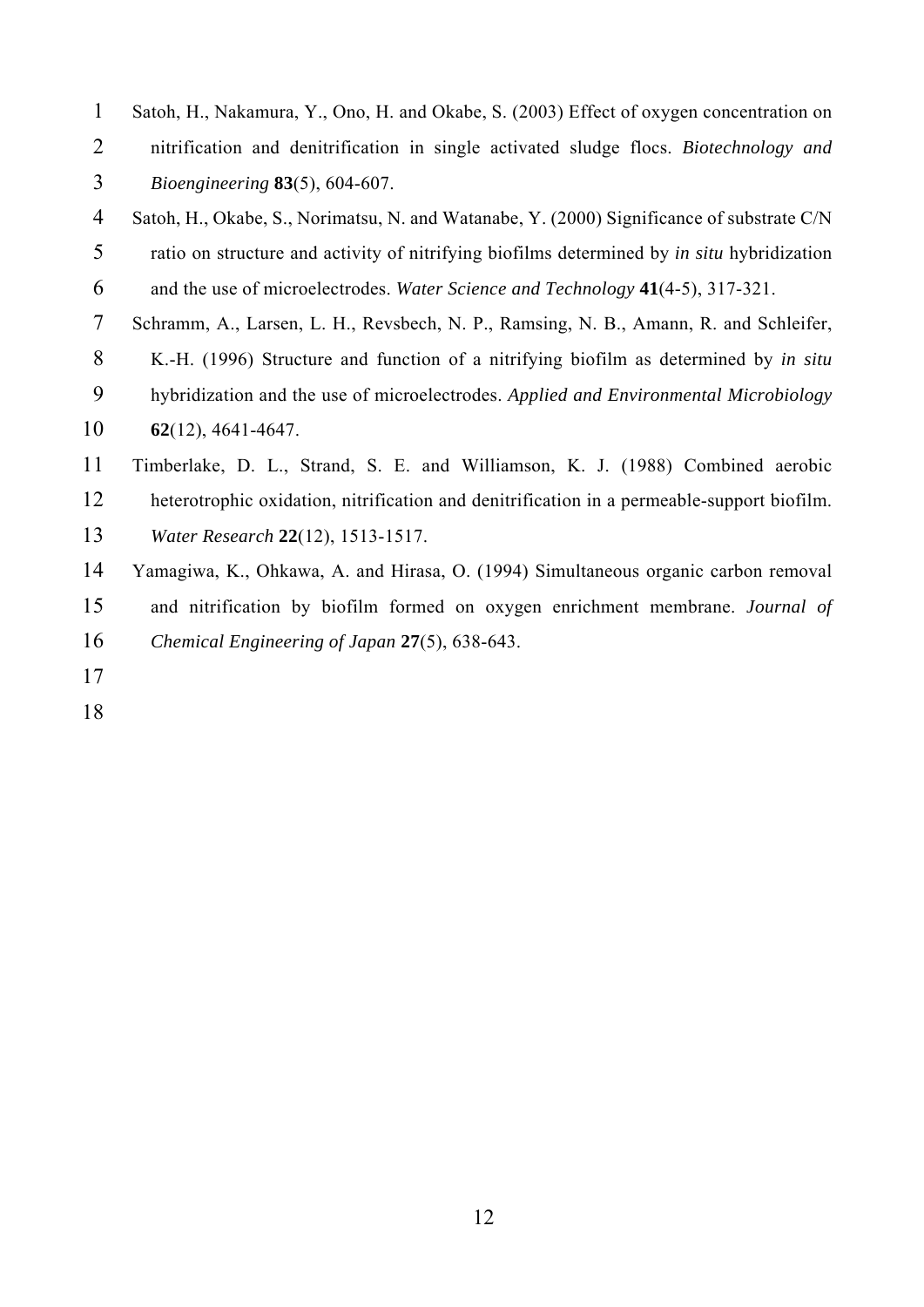| $\mathbf{1}$   | <b>List of Figures</b>                                                                                                |
|----------------|-----------------------------------------------------------------------------------------------------------------------|
| $\overline{2}$ |                                                                                                                       |
| 3              | Table 1. Summary of synthetic media composition for biofilm cultivation in run-1 to run-5.                            |
| $\overline{4}$ |                                                                                                                       |
| 5              | Table 2. Summary of operating conditions for the MABRs in run-1 to run-5. Values                                      |
| 6              | indicate the mean rates $\pm$ standard deviations.                                                                    |
| $\overline{7}$ |                                                                                                                       |
| 8              | Table 3. Summary of the rates of organic carbon removal and nitrification in the MABRs                                |
| 9              | under different operation conditions.                                                                                 |
| 10             |                                                                                                                       |
| 11             | Fig. 1. Scheme of the MABR setup: 1, MABR; 2, membrane module; 3, openings for                                        |
| 12             | sample collection; 4, recirculation loop; 5, air pump; 6, pressure gauge; 7, valve; 8,                                |
| 13             | synthetic medium; 9, pump; 10, effluent.                                                                              |
| 14             |                                                                                                                       |
| 15             | Fig. 2. Influent and effluent concentrations of $NH_4^+(\bullet)$ , $NO_2^-(\Delta)$ , $NO_3^-(\blacksquare)$ and COD |
| 16             | $(\times)$ in run-2 to run-5: A and B, run-1; C and D, run-2; E and F, run-3; G and H, run-4; A,                      |
| 17             | C, E and G, influent; B, D, F and H, effluent; I, $O_2$ concentrations in the MABRs in run-2                          |
| 18             | $(\bullet)$ , run-3 (O), run-4 ( $\blacksquare$ ), and run-5 ( $\square$ ), respectively.                             |
| 19             |                                                                                                                       |
| 20             | Fig. 3. Development of $NH_4^+$ oxidation rates (A), $NO_2^-$ oxidation rates (B), COD removal                        |
| 21             | rates (C), and total nitrogen removal rates (D) of the MABRs in run-2 ( $\bullet$ ), run-3 (O),                       |
| 22             | run-4 ( $\blacksquare$ ), and run-5 ( $\square$ ), respectively.                                                      |
| 23             |                                                                                                                       |
| 24             | Fig. 4. Mean concentration profiles of $O_2$ in the MABR biofilms in run-4 and run-5 at 7 days,                       |
| 25             | 23 days, 29 days, 37 days, 43 days and 51 days, respectively. Error bars represent                                    |
| 26             | standard deviations of measurements. The membrane surface is at a depth of $0 \mu$ m. The                             |
| 27             | biofilm is indicated by the gray area.                                                                                |
| 28             |                                                                                                                       |
| 29             | <b>Fig. 5.</b> Mean concentration profiles of $O_2$ , $NH_4^+$ , $NO_2^-$ , $NO_3^-$ and pH in the MABR biofilms      |
| 30             | in run-2, run-4 and run-5 at 30 days, 32 days and 38 days, respectively. Error bars represent                         |
|                |                                                                                                                       |

31 standard deviations of measurements. The membrane surface is at a depth of 0 µm. The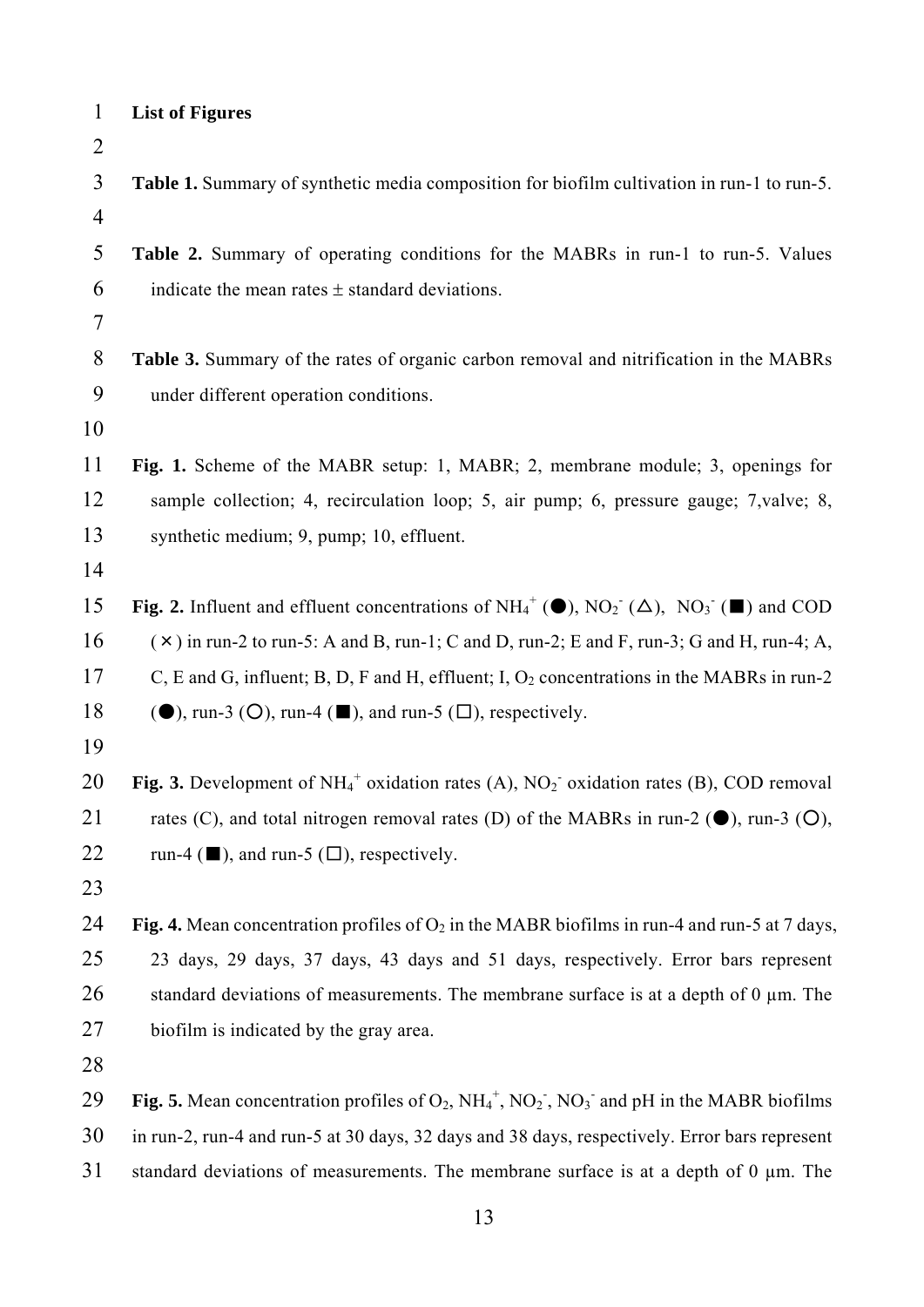- 1 biofilm is indicated by the gray area.
- 2
- **Fig. 6.** The spatial distribution of the net specific consumption rates of  $NH_4^+(\bullet)$ ,  $NO_2^-(+)$
- 4 and NO<sub>3</sub> ( $\square$ ) in the MABR biofilms in run-2, run-4 and run-5 at 30 days, 32 days and 38
- 5 days, respectively. The membrane surface is at a depth of  $0 \mu$ m. The biofilm is indicated by
- 6 the gray area.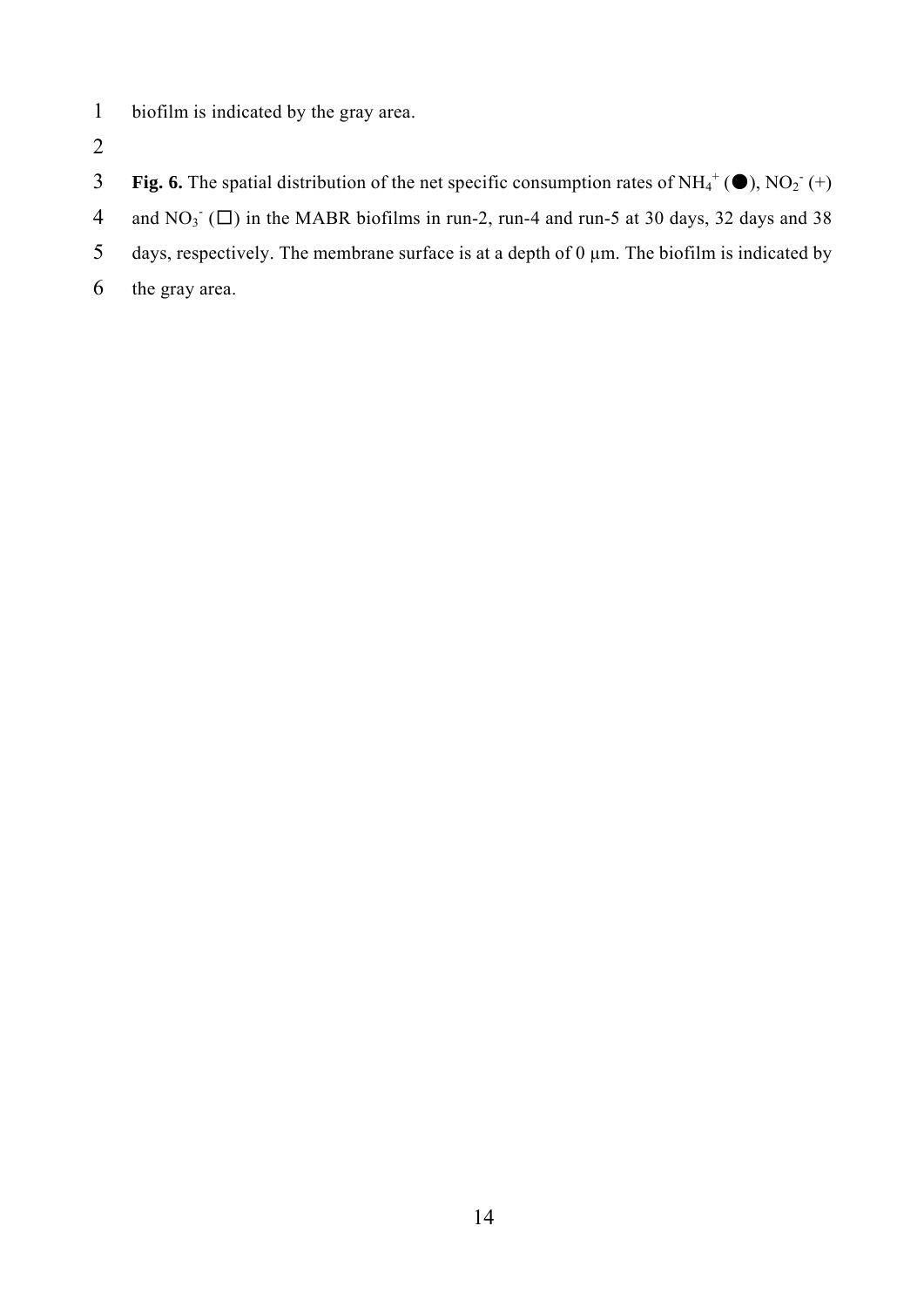| Run            | NH <sub>4</sub> Cl | NaHCO <sub>3</sub> | KHCO <sub>3</sub> | $K_2HPO_4$ | CaCl <sub>2</sub> | MgCl <sub>2</sub> 6H <sub>2</sub> O<br>Yeast extract |       |
|----------------|--------------------|--------------------|-------------------|------------|-------------------|------------------------------------------------------|-------|
|                | $(g-N/L)$          | (g/L)              | (g/L)             | (g/L)      | (g/L)             | (g/L)                                                | (g/L) |
|                | 0.1                | 0.63               | 0.91              | 0.22       | 0.08              | 0.70                                                 | 1.0   |
| $\overline{2}$ | 0.1                | 0.63               | 0.91              | 0.22       | 0.08              | 0.70                                                 | 0.1   |
| 3              | 0.1                | 0.63               | 0.91              | 0.22       | 0.08              | 0.70                                                 | 0.1   |
| $\overline{4}$ | 0.1                | 0.63               | 0.91              | 0.22       | 0.08              | 0.70                                                 | 0.5   |
| 5              | 0.1                | 0.63               | 0.91              | 0.22       | 0.08              | 0.70                                                 | 0.5   |

Table.1

Macroscale and microscale analyses of nitrification and denitrification in biofilms attached on membrane aerated biofilm reactors.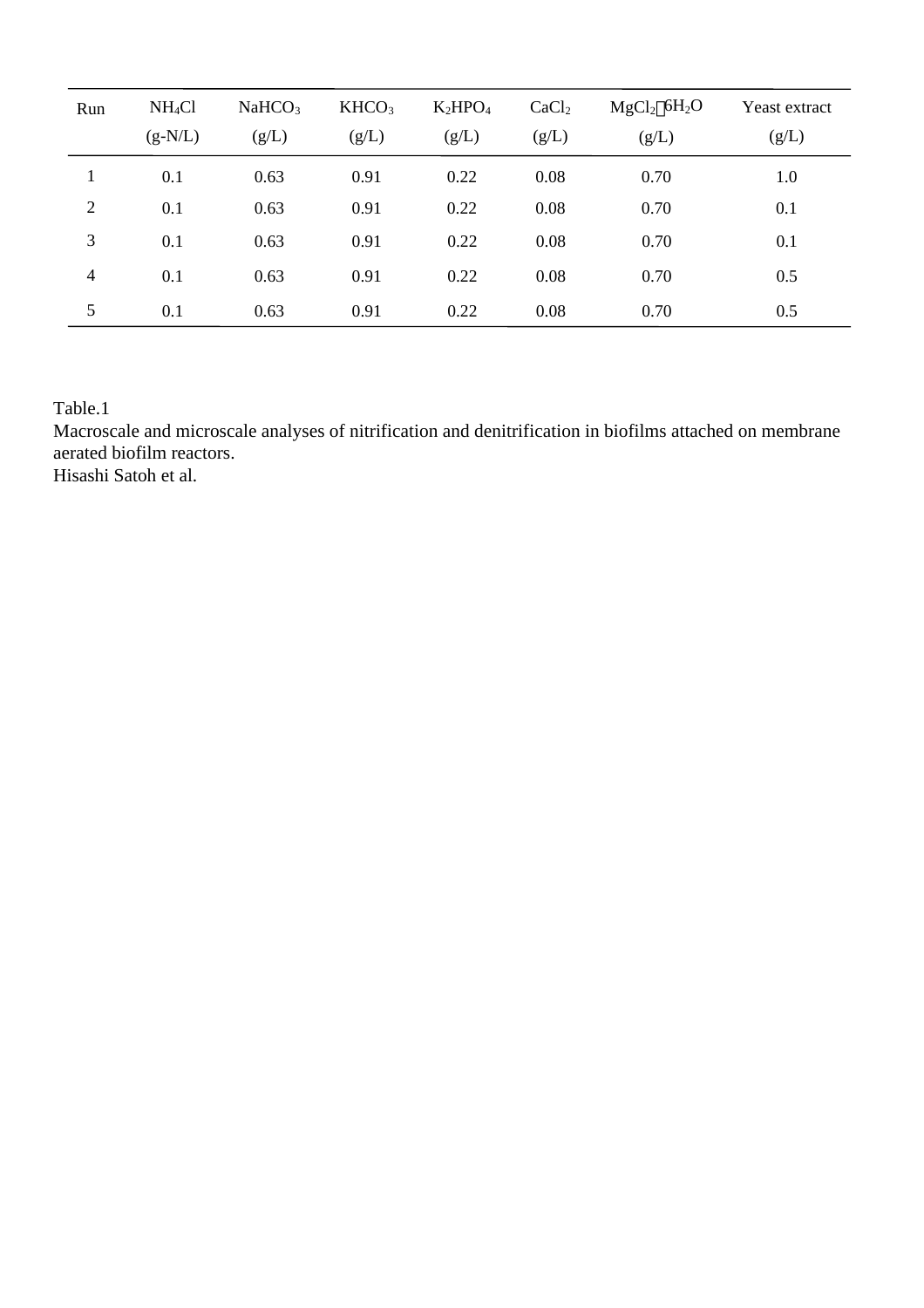| Run | COD loading rate<br>$(g-COD/m^2/day)$ | Total nitrogen loading rate<br>$(g-N/m^2/day)$ | $NH_4^+$ loading rate<br>$(g-N/m^2/day)$ | Intra-membrane air pressure<br>(MPa) |
|-----|---------------------------------------|------------------------------------------------|------------------------------------------|--------------------------------------|
|     | $1.8 \pm 0.3$                         | N.D. <sup>a</sup>                              | $0.46 \pm 0.17$                          | 0.01                                 |
| 2   | $0.20 \pm 0.10$                       | $0.73 \pm 0.11$                                | $0.47 \pm 0.09$                          | 0.01                                 |
| 3   | $0.19 \pm 0.12$                       | $0.72 \pm 0.10$                                | $0.54 \pm 0.09$                          | 0.04                                 |
| 4   | $1.1 \pm 0.4$                         | $1.0 \pm 0.2$                                  | $0.58 \pm 0.08$                          | 0.01                                 |
| 5   | $1.0 \pm 0.3$                         | $1.1 \pm 0.1$                                  | $0.59 \pm 0.05$                          | 0.04                                 |

a Not determined.

Table.2

Macroscale and microscale analyses of nitrification and denitrification in biofilms attached on membrane aerated biofilm reactors.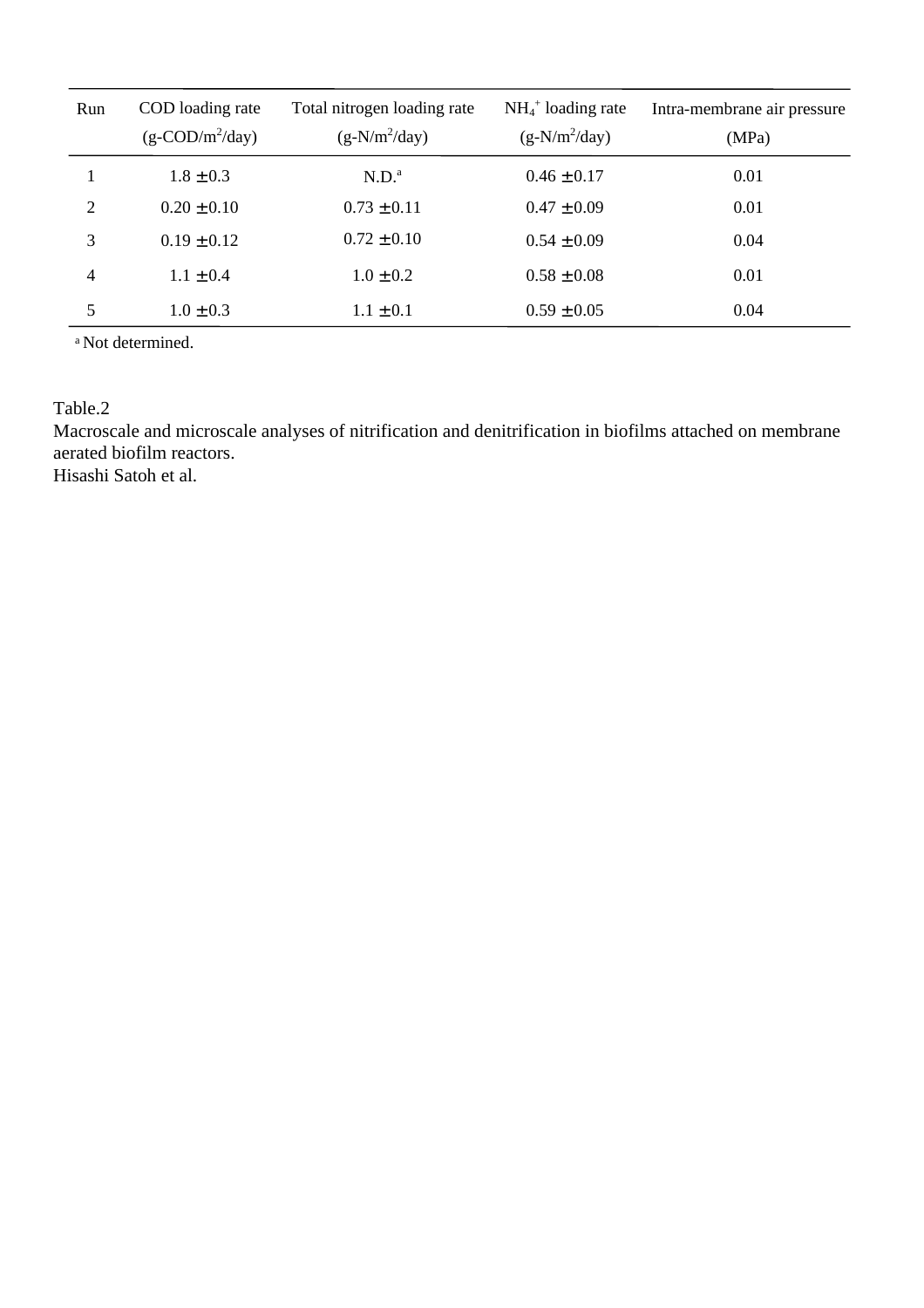| Organic carbon |                        | Total nitrogen  | Organic carbon         | <b>Nitrification</b>        | Reference                                                                                                                                                            |
|----------------|------------------------|-----------------|------------------------|-----------------------------|----------------------------------------------------------------------------------------------------------------------------------------------------------------------|
|                | loading rate           | loading rate    | removal rate           | rate                        |                                                                                                                                                                      |
|                | $(g/m^2/day)$          | $(g-N/m^2/day)$ | $(g/m^2/day)$          | $(g-N/m^2/day)$             |                                                                                                                                                                      |
|                | $1.2 - 1.5$ (as COD)   | $1.0 - 1.2$     | $1.1 - 1.4$ (as COD)   | 0.5                         | This paper                                                                                                                                                           |
|                | $6.6$ (as TOC)         | 2.4             | $6.3$ (as TOC)         | $1.7 - 2.2$                 | $[4] % \includegraphics[width=1\textwidth]{images/TrDiM-Architecture.png} \caption{The figure shows the number of three different ways.} \label{TrDiM-Architecture}$ |
|                | $3.4 - 10.8$ (as TOC)  | $1.7 - 6.5$     | $1.9 - 4.4$ (as TOC)   | $-0.01 - 0.03$ <sup>a</sup> | $[2]$                                                                                                                                                                |
|                | $1.24 - 1.75$ (as COD) | $0.21 - 0.3$    | $0.82 - 1.50$ (as COD) | No nitrification            | $\lbrack 5 \rbrack$                                                                                                                                                  |

 ${}^{\text{a}}$  NO<sub>3</sub> production rate.

Table.3

Macroscale and microscale analyses of nitrification and denitrification in biofilms attached on membrane aerated biofilm reactors.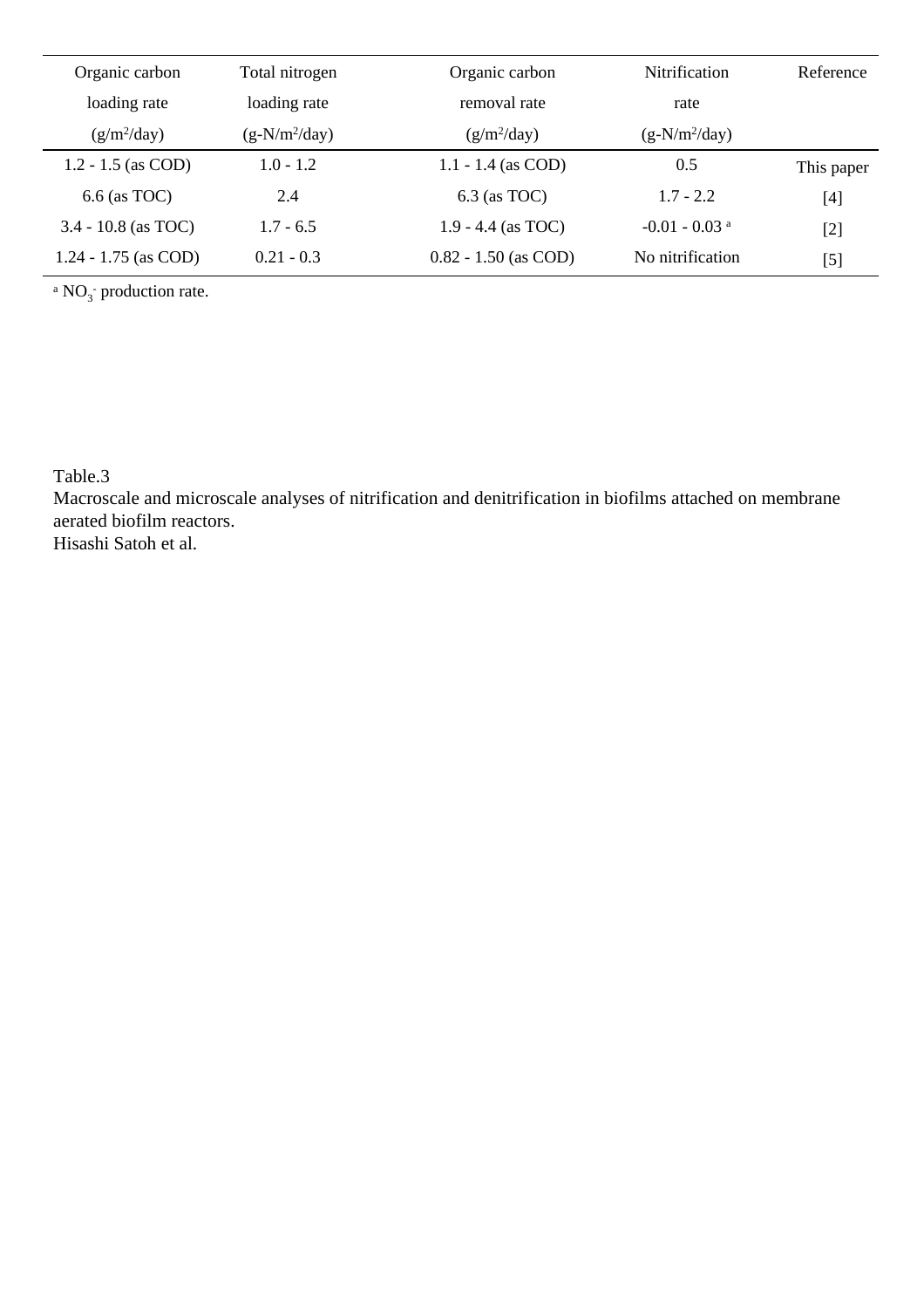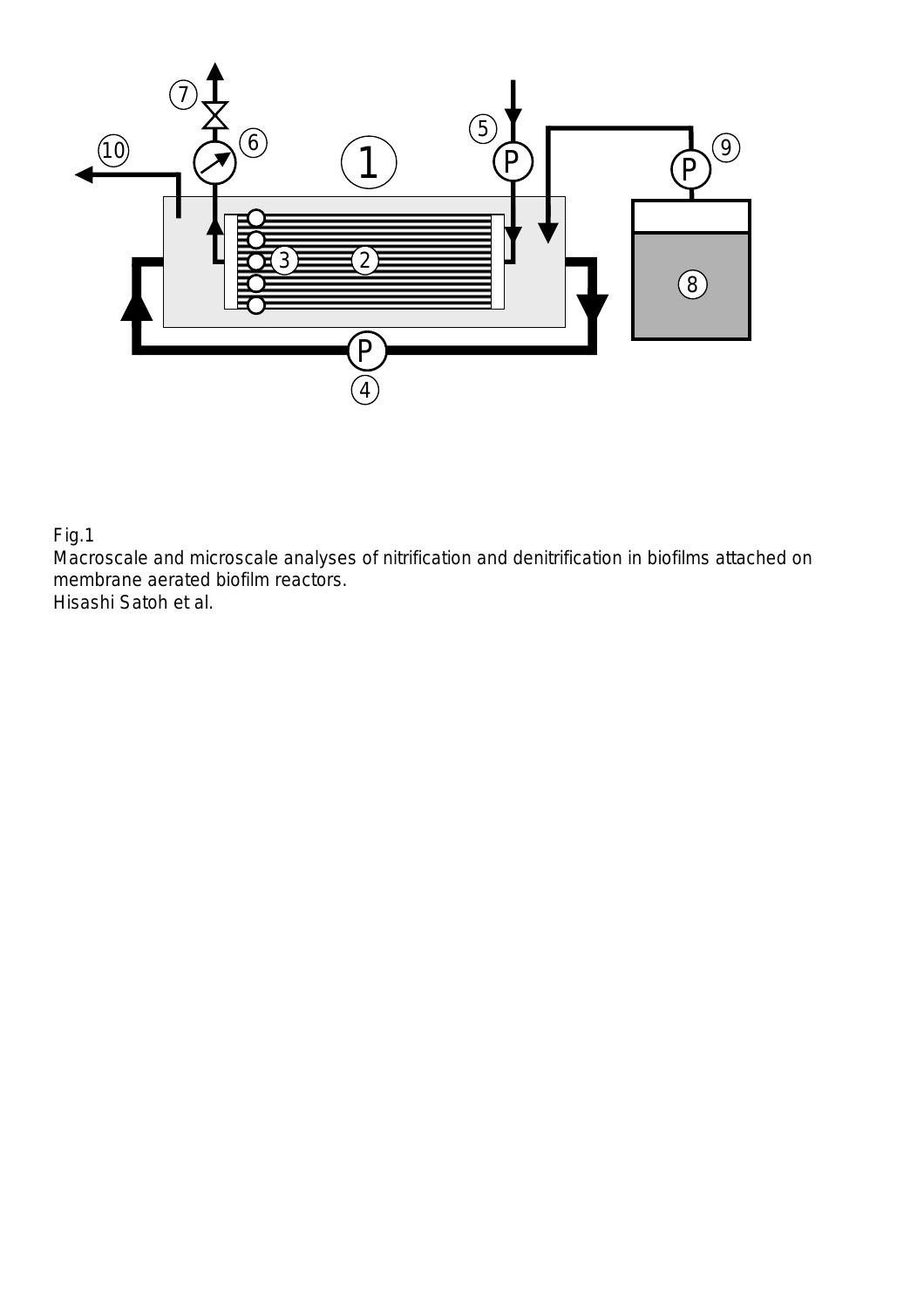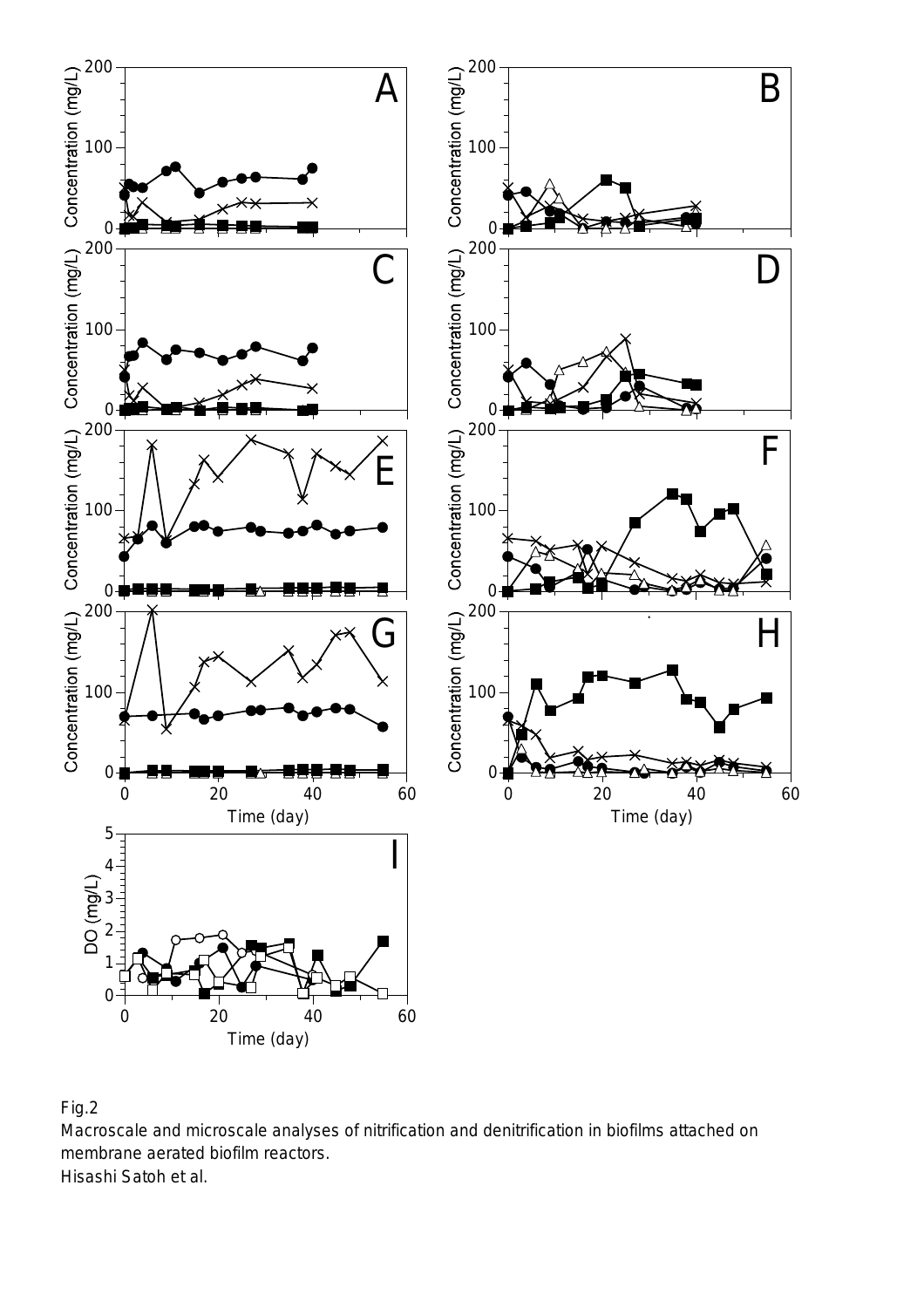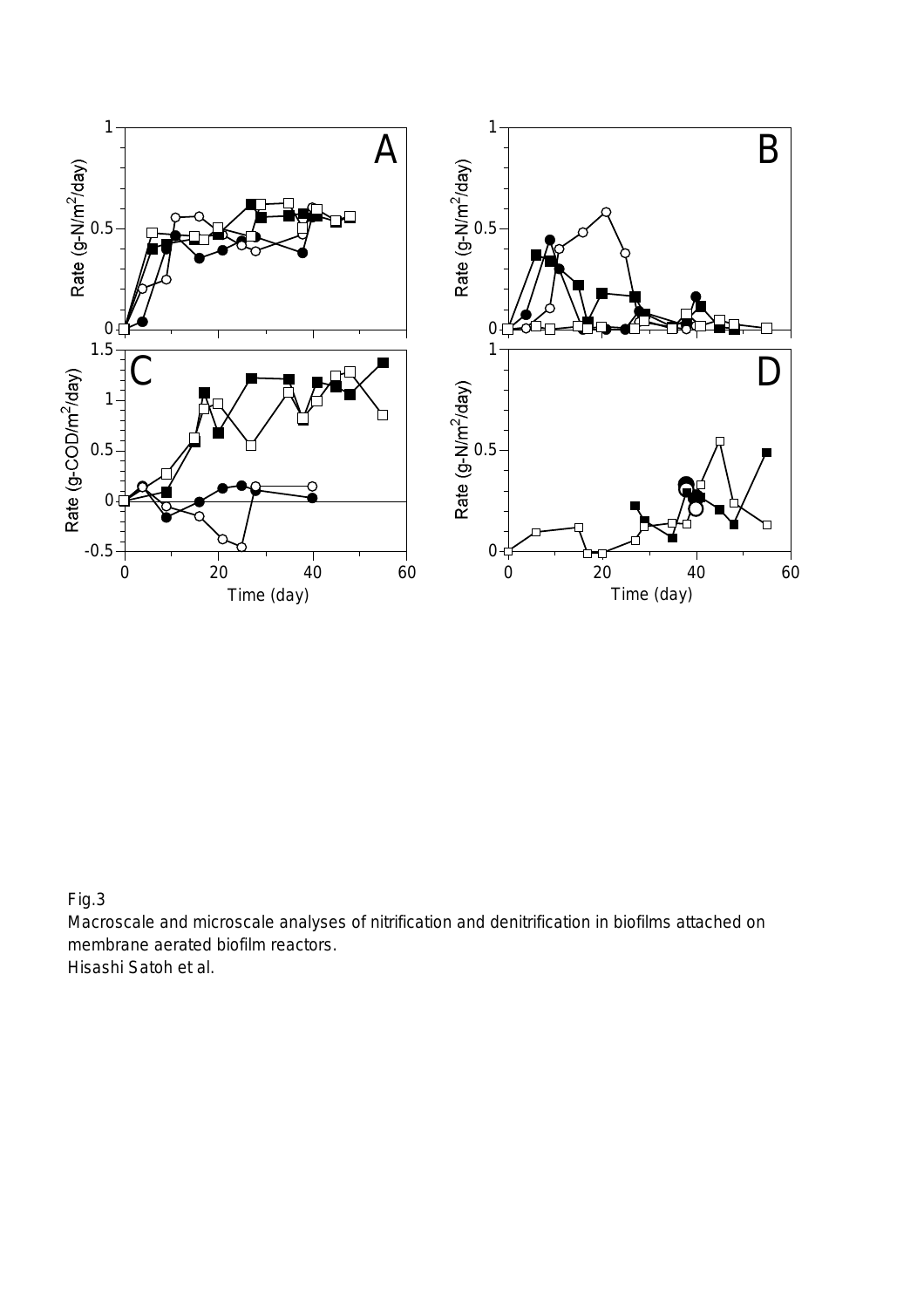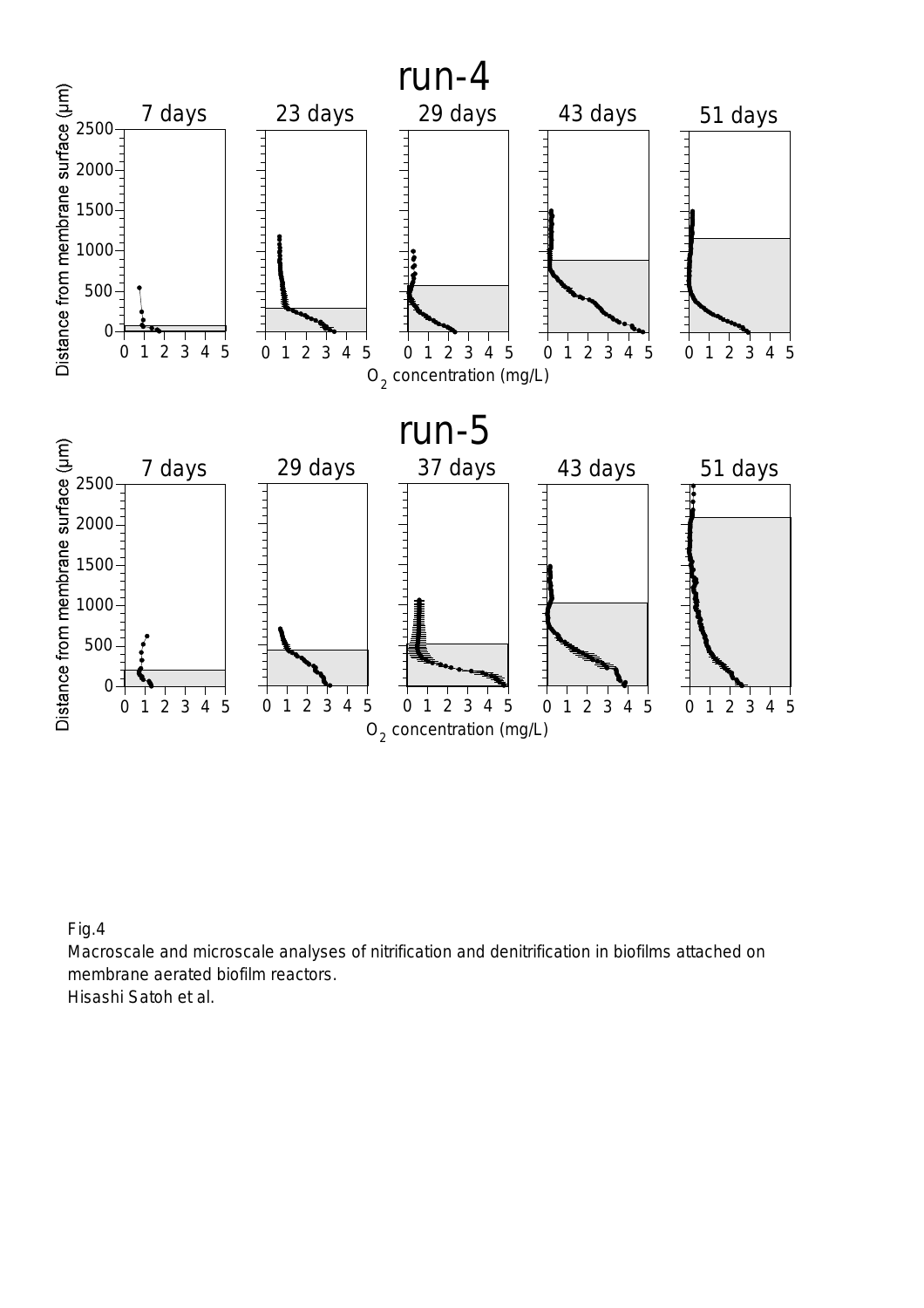

Macroscale and microscale analyses of nitrification and denitrification in biofilms attached on membrane aerated biofilm reactors.